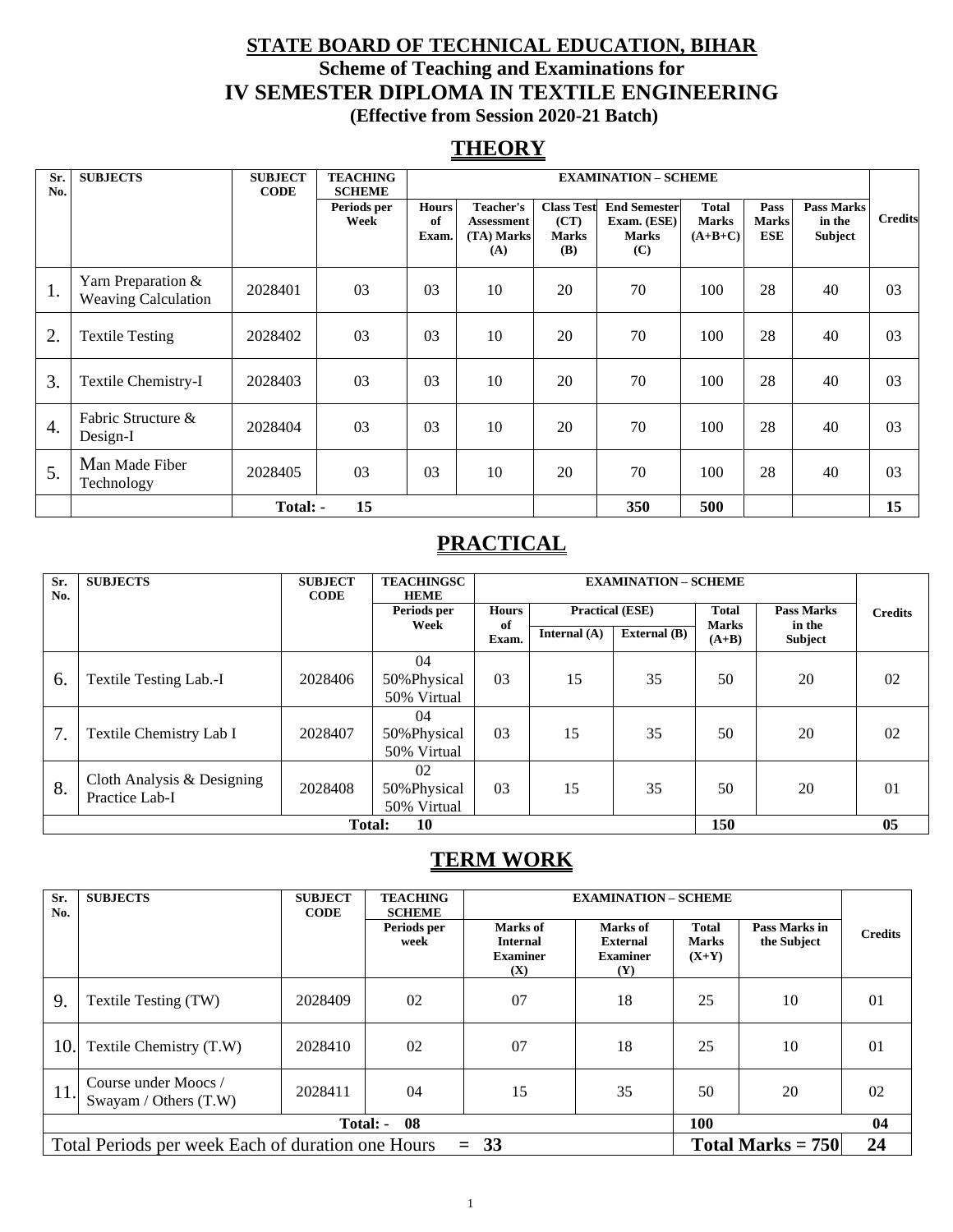### **YARN PREPARATION & WEAVING CALCULATION**

|                     |    | Theorv                         |     | No of Period in one session: 50 |     |    | Credits |
|---------------------|----|--------------------------------|-----|---------------------------------|-----|----|---------|
| <b>Subject Code</b> |    | <b>No. of Periods Per Week</b> |     | <b>Full Marks</b>               | 100 |    |         |
|                     |    |                                | P/S | ESE                             | 70  |    |         |
| 2028401             | 03 |                                |     |                                 |     | 10 |         |
|                     |    |                                |     |                                 |     | 20 |         |

**Rationale:** Yarn preparation and weaving calculation is one of the main activities for diploma holder technician in Textile Engineering. He is required to handle the yarn preparatory machines, tools and equipment and also supervise the yarn preparatory processes. He is also required to perform calculations regarding weaving. The subject is introduced to develop the understanding of yarn preparatory processes and weaving Calculation. It will help in discharge of his duties in the world of work as he can understand a problem, analyze the same and take an appropriate decision as and when the job demands.

**Objectives:** After Completion of the courses, student will be able to

- Define the terminologies related with yarn preparatory machines and process like winding, pirn winding.
- Explain the principle and working of the machine.
- Sketch the machine parts and label them and process of production and their related problem
- Understand the process of production and their related problem
- Calculate count of yarn in direct, indirect and universal system and its conversion
- Calculate Resultant and Arrange count,

| <b>Topics</b> |                                   |               | <b>Periods</b> |
|---------------|-----------------------------------|---------------|----------------|
|               | Introduction                      |               | (04)           |
| 2             | Yarn Numbering System             |               | (08)           |
| 3             | Warping.                          |               | (20)           |
| 4             | Tensioner & Clearer.              |               | (10)           |
| 5             | Winding & Production Calculations |               | (08)           |
|               |                                   | <b>Total:</b> | (50)           |

|           | <b>Contents (Theory)</b>                                                                                                                                                                                                                                                                                                                                                                            | <b>Hrs</b> | <b>Marks</b> |
|-----------|-----------------------------------------------------------------------------------------------------------------------------------------------------------------------------------------------------------------------------------------------------------------------------------------------------------------------------------------------------------------------------------------------------|------------|--------------|
| Unit -1   | <b>Introduction</b><br>1.1 Concept of Fabric, warp and weft, Flow chart of conversion of yarn to Fabric, A brief<br>consideration of the principle, purpose, requirements of preparatory process involved in<br>converting important natural, regenerated, synthetic and blended yarns in to appropriate<br>packages                                                                                | [04]       |              |
| Unit $-2$ | <b>Yarn Numbering System</b><br>2.1 Concept of different yarn numbering system – Direct Indirect and universal system with<br>examples<br>2.2 Conversion from one system to another system in indirect system and direct system<br>2.3 Conversion from indirect system to direct system and vice – versa.<br>2.4 Folded yarns and resultant counts, Averages counts.<br>2.5 Costing of folded yarns | [08]       |              |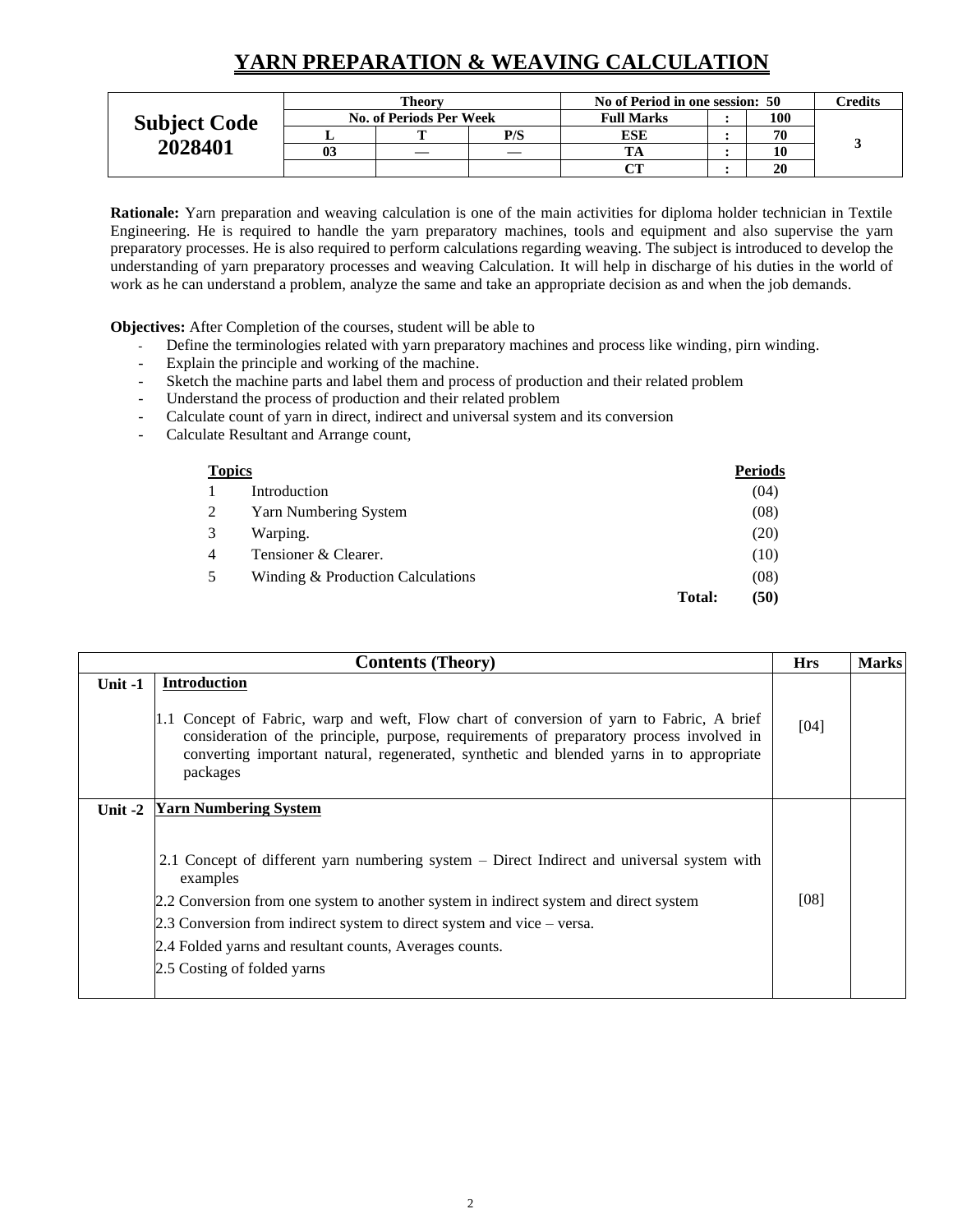| <b>Winding</b><br>Unit $-3$                                                                                                                                                                                                                                                                                                |        |  |
|----------------------------------------------------------------------------------------------------------------------------------------------------------------------------------------------------------------------------------------------------------------------------------------------------------------------------|--------|--|
| 3.1 Winding: Objectives of Winding, Different types of feed and delivery Packages, Important<br>Definitions in Winding (Wind, Traverse ratio or wind ratio or wind per double traverse, Angle<br>of wind, Coil angle),                                                                                                     |        |  |
| 3.2 Winding Machine, passage of material through winding machine, Zones of winding machine<br>(Unwinding zone, Yarn tensioning and clearing zone, Winding zone).                                                                                                                                                           |        |  |
| 3.3 Classification of Winding Principles: Drum-driven or random winders, Spindle-driven or<br>precision winders. Drum-driven Winders.                                                                                                                                                                                      | $[20]$ |  |
| 3.4 Patterning: Path of Yarn on Cheese, Drawing the Path of yarn on Cheese.                                                                                                                                                                                                                                                |        |  |
| 3.5 Spindle-driven Winders, Step Precision Winder or Digicone Winder. Comparison matrix<br>of winding principles of Drum-driven, Spindle-driven and Digicone winder.                                                                                                                                                       |        |  |
| 3.6 Pirn Winders: Introduction, Conditions for Uniform Package (Cheese) Building, Drum-<br>driven winder, Spindle-driven winder.                                                                                                                                                                                           |        |  |
| 3.7 Conditions for Uniform Increase in Cone Diameter, Grooves on Winding Drums.                                                                                                                                                                                                                                            |        |  |
| 3.8 Technological development in Winding                                                                                                                                                                                                                                                                                   |        |  |
| <b>Tensioner &amp; Clearer</b><br>Unit -4                                                                                                                                                                                                                                                                                  | $[10]$ |  |
| 4.1 Yarn Tensioning: Objective of Yarn Tensioning, Types of Tensioning Device (Additive type<br>or disc type tensioner, Multiplicative type tensioner), Relation between Input and Output<br>Tensions in Multiplicative Tensioner, Tension Variation During Unwinding from Cop Build<br>Package.                           |        |  |
| 4.2 Yarn Clearing: Objectives of Yarn Clearing, Types of yarn clearer: mechanical-fied,<br>swinging and electronic, Principles of Measurement (Capacitance principle and Optical<br>principle), Yarn Imperfections, Yarn Faults (Classimat Faults, Causes of Classimat Faults),<br>Removal of Foreign and Coloured Fibres. |        |  |
| 4.3 Splicing: Method of joining the yarn - splice and knot, knotting and splicing, Type of knots,<br>Yarn                                                                                                                                                                                                                  |        |  |
| 4.4 Winding for Package Dyeing, Defects in Winding (Ribbon or pattern, Stitches or jail, soft tip<br>or base, Slough off), Winding and Yarn Hairiness.                                                                                                                                                                     |        |  |
| <b>Winding &amp; Production Calculations:</b><br>Unit -5                                                                                                                                                                                                                                                                   | $[08]$ |  |
| 5.1 Winding parameters: Traverse length, Traverse ratio, winding speeds, Coil angle, Wind angle,<br>Scroll of drum, Gain,                                                                                                                                                                                                  |        |  |
| 5.2 Assessment of clearer performance: Knot Factor, clearing efficiency                                                                                                                                                                                                                                                    |        |  |
| 5.3 Basic production calculation of winding machine                                                                                                                                                                                                                                                                        |        |  |
|                                                                                                                                                                                                                                                                                                                            |        |  |
| <b>Total</b>                                                                                                                                                                                                                                                                                                               | 50     |  |

### **Books Recommended: -**

| 1              | Yarn Preparation Vol.-I & Vol-II,<br>Mahajan Publication, Ahmedabad.   | $\blacksquare$           | R. Sen Gupta         |
|----------------|------------------------------------------------------------------------|--------------------------|----------------------|
| 2              | <b>Weaving Calculation</b>                                             | $\overline{\phantom{a}}$ | R. Sen Gupta         |
| 3              | Yarn Winding                                                           | $\overline{\phantom{a}}$ | P.K. Banerjee        |
| $\overline{4}$ | Winding                                                                | $\blacksquare$           | <b>BTRA</b>          |
| 5              | Yarn Preparation. Volume I&II                                          | $\overline{\phantom{a}}$ | J.T. Marsh           |
| 6              | Modern Weaving Calculations. Vol-I                                     | $\overline{\phantom{a}}$ | Singh                |
| 7              | TFO-Technology and Techniques                                          | $\overline{\phantom{a}}$ | Shree Nivasan Murthy |
| 8              | An Introduction to Winding and Warping,<br>Bombay Private Circulation. | $\blacksquare$           | M. K. Talukdar.      |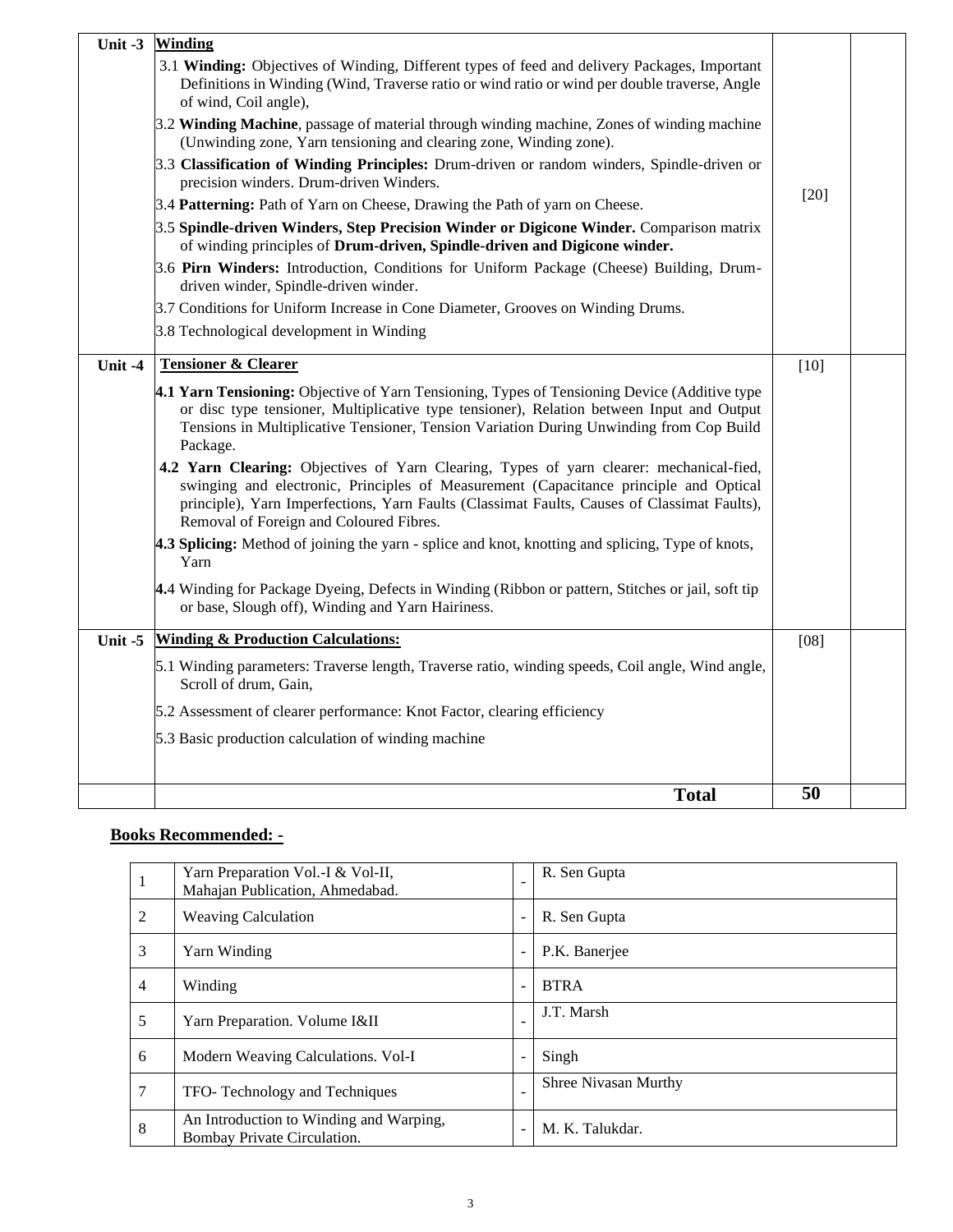## **TEXTILE TESTING**

| <b>Subject Code</b> |    | Theorv                         |     | No of Period in one session : 50 | <b>Predits</b> |    |    |
|---------------------|----|--------------------------------|-----|----------------------------------|----------------|----|----|
|                     |    | <b>No. of Periods Per Week</b> |     | <b>Full Marks</b>                | 100            |    |    |
| 2028402             |    |                                | P/S | ESE                              |                | 70 |    |
|                     | 03 |                                |     |                                  |                | 10 | 03 |
|                     |    |                                |     | $\alpha$                         |                | 20 |    |

**Rationale**: The subject covers information about textile fibres, their structural and physical properties like length, fineness, tensile property etc. along with experimental methods to determine them. The knowledge of these topics are very much useful in process control and testing of textile fibres to control yarn and fabric properties.

### **Objectives:**

- Learning the various testing methods for the measurement of the fibre properties.
- The student will be able to measure the properties and draw an appropriate conclusion.

| <b>S.No.</b> | <b>Topics</b>                  | <b>Periods</b> |
|--------------|--------------------------------|----------------|
| 01.          | Introduction                   | (01)           |
| 02.          | The Selection of Samples       | (04)           |
| 03.          | Moisture Relations and Testing | (10)           |
| 04.          | <b>Fibre Testing</b>           | (15)           |
| 05.          | Yarn Testing                   | (10)           |
| 06.          | The Elements of Statistics     | (10)           |
|              | Total:                         | (50)           |
|              |                                |                |

|         | <b>Contents (Theory)</b>                                                                                                                                                                                                                                                                                                                                                                                                                                                                                                                                                                                                                                                                                                                                                                                                                                                                                                                                          | <b>Hrs</b> | <b>Marks</b> |
|---------|-------------------------------------------------------------------------------------------------------------------------------------------------------------------------------------------------------------------------------------------------------------------------------------------------------------------------------------------------------------------------------------------------------------------------------------------------------------------------------------------------------------------------------------------------------------------------------------------------------------------------------------------------------------------------------------------------------------------------------------------------------------------------------------------------------------------------------------------------------------------------------------------------------------------------------------------------------------------|------------|--------------|
| Unit-1  | <b>INTRODUCTION:</b><br>1.1 The objectives of testing<br>12 Importance of testing quality control                                                                                                                                                                                                                                                                                                                                                                                                                                                                                                                                                                                                                                                                                                                                                                                                                                                                 | (01)       |              |
| Unit-2  | THE SELECTION OF SAMPLES FOR TESTING<br>Introduction, The Random Sample and the Biased Sample.<br>2.1<br>2.2<br>Methods of sampling for testing: Sampling by ISI Method and B.S.I. Method.<br>2.4<br>Determination of Fiber-Length (Silver form)<br>2.4.1 Squaring Technique<br>2.4.2 Cut Squaring Technique<br>2.5<br><b>Yarn Sampling Methods</b><br>2.6<br>Fabric Sampling Methods.                                                                                                                                                                                                                                                                                                                                                                                                                                                                                                                                                                            | (04)       |              |
| Unit -3 | <b>MOISTURE RELATIONS AND TESTING</b><br>Introduction<br>3.1<br>3.2<br>Humidity and its importance to textile materials<br>3.3<br>Moisture Regain and Moisture Content<br>Absolute humidity and Relative humidity<br>3.4<br>Standard atmosphere and testing atmosphere<br>3.5<br>Standard condition for testing of textile material<br>3.6<br>Determination of the humidity<br>3.7<br>3.7.1 Wet-and-dry bulb hygrometer<br>3.7.2 Hair hygrometer<br>3.8<br>Regain -Humidity Relations of textiles.<br>3.9<br>Factors affecting the regain of textile material: (Relative humidity, time,<br>temperature, previous history of sample)<br>3.10 Effects of regain of fibre properties<br>3.11<br>Oven dry weight and correct in voice weight.<br>3.12 Determination of moisture<br>3.12.1 Conditioning oven<br>3.12.2 Shirley moisture meter<br>3.13<br>Standard regain percentage of textile material (cotton, silk, wool, jute, nylon,<br>acetate, polyester etc). | (10)       |              |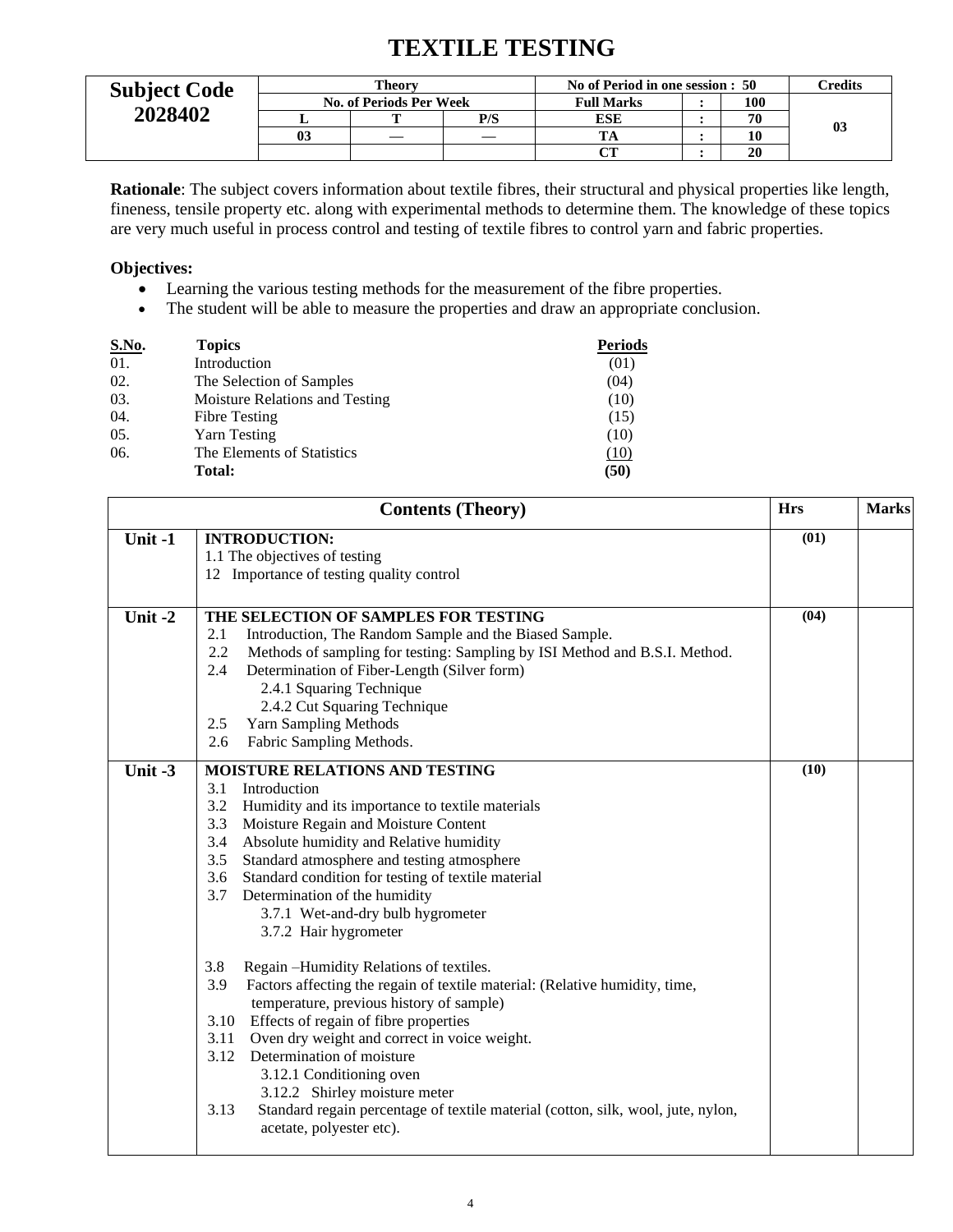| Unit -4 | <b>FIBRE TESTING</b>                                                                                                                                                                                                                                                                                                                                                                                                                                                                                                                                                                                                                                                      | (15) |  |
|---------|---------------------------------------------------------------------------------------------------------------------------------------------------------------------------------------------------------------------------------------------------------------------------------------------------------------------------------------------------------------------------------------------------------------------------------------------------------------------------------------------------------------------------------------------------------------------------------------------------------------------------------------------------------------------------|------|--|
|         | 4.1<br><b>Fibre grade</b>                                                                                                                                                                                                                                                                                                                                                                                                                                                                                                                                                                                                                                                 |      |  |
|         | 4.1.1<br>Determination of colour, trash by trash analyzer                                                                                                                                                                                                                                                                                                                                                                                                                                                                                                                                                                                                                 |      |  |
|         |                                                                                                                                                                                                                                                                                                                                                                                                                                                                                                                                                                                                                                                                           |      |  |
|         | 4.2<br><b>Fibre length</b>                                                                                                                                                                                                                                                                                                                                                                                                                                                                                                                                                                                                                                                |      |  |
|         | 4.2.1<br>Methods of Measuring fibre length                                                                                                                                                                                                                                                                                                                                                                                                                                                                                                                                                                                                                                |      |  |
|         | 4.2.2.1 Comb sorter                                                                                                                                                                                                                                                                                                                                                                                                                                                                                                                                                                                                                                                       |      |  |
|         | 4.2.2.2 Digital Fibro graph                                                                                                                                                                                                                                                                                                                                                                                                                                                                                                                                                                                                                                               |      |  |
|         | 4.2.2.3 Uster Staple Apparatus                                                                                                                                                                                                                                                                                                                                                                                                                                                                                                                                                                                                                                            |      |  |
|         | <b>Fibre Fineness</b><br>4.3                                                                                                                                                                                                                                                                                                                                                                                                                                                                                                                                                                                                                                              |      |  |
|         | 4.3.1<br>The importance of fibre fineness and definition of fineness                                                                                                                                                                                                                                                                                                                                                                                                                                                                                                                                                                                                      |      |  |
|         | 4.3.2<br>Methods of measuring fineness                                                                                                                                                                                                                                                                                                                                                                                                                                                                                                                                                                                                                                    |      |  |
|         | 4.3.2.1 Gravimetric Method                                                                                                                                                                                                                                                                                                                                                                                                                                                                                                                                                                                                                                                |      |  |
|         | 4.3.2.2 Optical Method                                                                                                                                                                                                                                                                                                                                                                                                                                                                                                                                                                                                                                                    |      |  |
|         | 4.3.2.3 Air- flow Method- W.I.R.A Fineness Meter.                                                                                                                                                                                                                                                                                                                                                                                                                                                                                                                                                                                                                         |      |  |
|         | 4.4<br><b>Fibre maturity</b>                                                                                                                                                                                                                                                                                                                                                                                                                                                                                                                                                                                                                                              |      |  |
|         |                                                                                                                                                                                                                                                                                                                                                                                                                                                                                                                                                                                                                                                                           |      |  |
|         | 4.4.1<br>Introduction and importance of maturity                                                                                                                                                                                                                                                                                                                                                                                                                                                                                                                                                                                                                          |      |  |
|         | 4.4.2<br>Maturity ratio, Maturity count                                                                                                                                                                                                                                                                                                                                                                                                                                                                                                                                                                                                                                   |      |  |
|         | 4.4.3<br>Determination of maturity                                                                                                                                                                                                                                                                                                                                                                                                                                                                                                                                                                                                                                        |      |  |
|         | 4.4.3.1 Alkaline Swelling Method                                                                                                                                                                                                                                                                                                                                                                                                                                                                                                                                                                                                                                          |      |  |
|         | 4.4.3.2 Polarized light method                                                                                                                                                                                                                                                                                                                                                                                                                                                                                                                                                                                                                                            |      |  |
|         | 4.4.3.3 Differential dyeing method                                                                                                                                                                                                                                                                                                                                                                                                                                                                                                                                                                                                                                        |      |  |
|         | 4.5<br><b>Fibre strength</b>                                                                                                                                                                                                                                                                                                                                                                                                                                                                                                                                                                                                                                              |      |  |
|         | Terminology and Definitions: Load, Breaking load, Stress, Tenacity or specific<br>4.5.1<br>strength, Breaking length, Strain, Extension, Breaking extension, The load-<br>elongation curve, The stress-strain curve, The initial Young's modulus, Yield<br>point, Work of rupture, Work factor, Elastic recovery, Time and elastic<br>properties.<br>4.5.2 Factors influencing strength test results.<br>4.5.3 Principle of CRL, CRE, CRT, type tensile testing machine<br>4.5.4 Methods of measuring the strength of fibres<br>4.5.5 Single fibre strength testing<br>4.5.6 Bundle (group) fibre strength testing<br>4.5.7 Pressley Strength tester<br>4.5.8 Stelometer. |      |  |
| Unit -5 | YARN TESTING                                                                                                                                                                                                                                                                                                                                                                                                                                                                                                                                                                                                                                                              | (10) |  |
|         | 5.1 Yarn Counts: Definition, Concept of different yarn numbering system - Direct Indirect                                                                                                                                                                                                                                                                                                                                                                                                                                                                                                                                                                                 |      |  |
|         | and universal system with examples. Conversion from one system to another system                                                                                                                                                                                                                                                                                                                                                                                                                                                                                                                                                                                          |      |  |
|         | in indirect system and direct system. Conversion from indirect system to direct system                                                                                                                                                                                                                                                                                                                                                                                                                                                                                                                                                                                    |      |  |
|         | and vice - versa. Folded yarns and resultant counts, Averages counts.                                                                                                                                                                                                                                                                                                                                                                                                                                                                                                                                                                                                     |      |  |
|         | 5.2 Measurement of Length of yarn: Method of Length measuring by Hand wrap reel                                                                                                                                                                                                                                                                                                                                                                                                                                                                                                                                                                                           |      |  |
|         | and Motorized warp reel.                                                                                                                                                                                                                                                                                                                                                                                                                                                                                                                                                                                                                                                  |      |  |
|         | 5.4 Yarn in short length (or piece of cloth)                                                                                                                                                                                                                                                                                                                                                                                                                                                                                                                                                                                                                              |      |  |
|         |                                                                                                                                                                                                                                                                                                                                                                                                                                                                                                                                                                                                                                                                           |      |  |
|         | 5.5 Instruments used for count determination: Analytical Balance, Knowles Balance,                                                                                                                                                                                                                                                                                                                                                                                                                                                                                                                                                                                        |      |  |
|         | Quadrant Balance, Beesley's Balance, etc.                                                                                                                                                                                                                                                                                                                                                                                                                                                                                                                                                                                                                                 |      |  |
|         |                                                                                                                                                                                                                                                                                                                                                                                                                                                                                                                                                                                                                                                                           |      |  |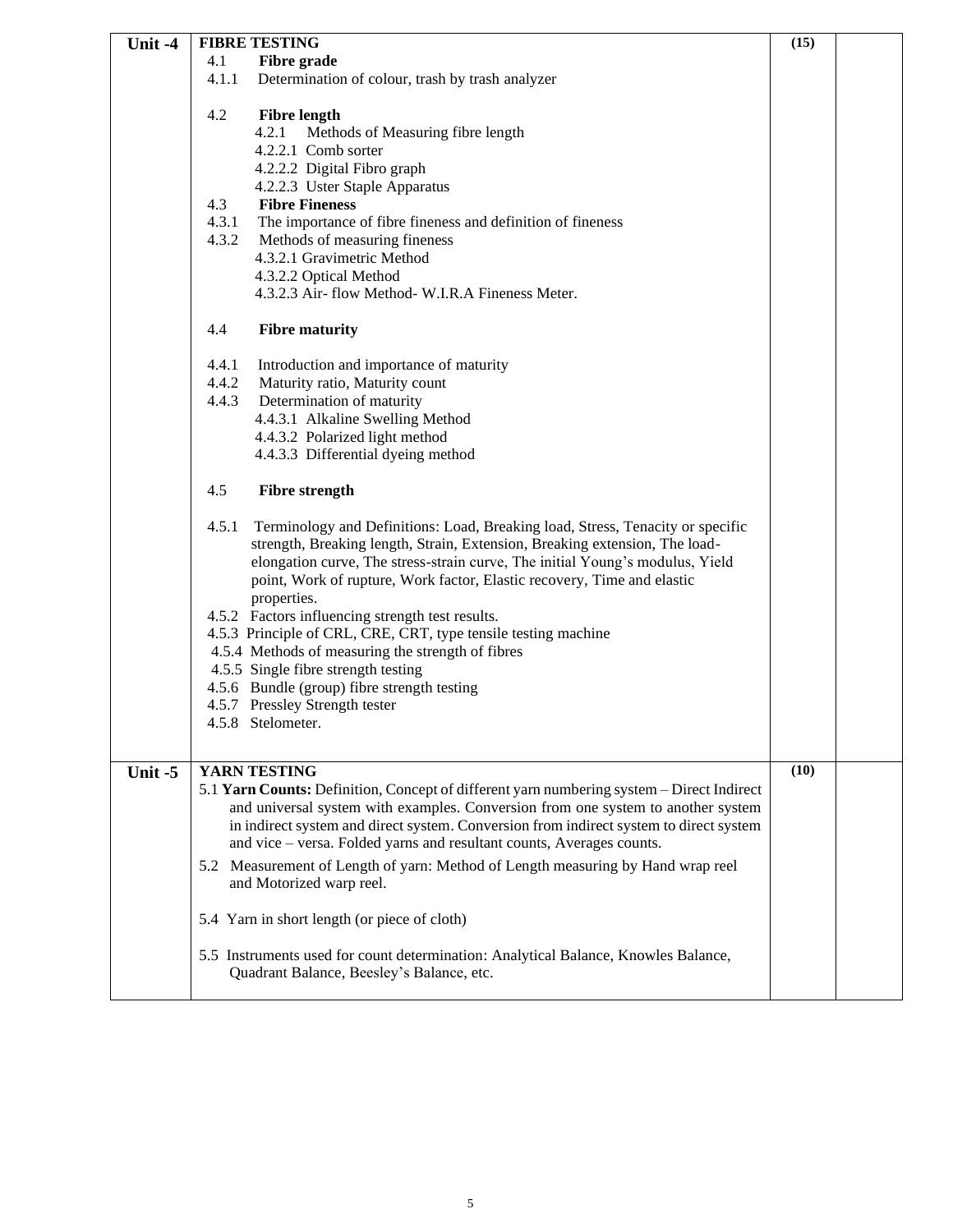| Unit -6 | THE ELEMENTS OF STATISTICS                                                                                                                                                                                                                               | (10) |  |
|---------|----------------------------------------------------------------------------------------------------------------------------------------------------------------------------------------------------------------------------------------------------------|------|--|
|         | 6.1 Definition                                                                                                                                                                                                                                           |      |  |
|         | 6.2 Importance in testing                                                                                                                                                                                                                                |      |  |
|         | 6.3 Definition of terms used in statistics such as sample, sampling, sample size,<br>population, histogram, frequency polygon, frequency polygon, frequency, curve, and<br>frequency distribution.                                                       |      |  |
|         | 6.4 Average and other methods of location: Arithmetic Mean, Median and Mode. The<br>relationship between methods of location.                                                                                                                            |      |  |
|         | 6.5 The Measurement of Dispersion or scatter-Range, mean range, percentage mean<br>range, inter-quartile range, mean deviation, percentage mean deviation, standard<br>deviation, co-efficient of variation, variation, variance and standard deviation. |      |  |
|         | 6.6<br>Probability                                                                                                                                                                                                                                       |      |  |
|         | Problems.<br>6.7                                                                                                                                                                                                                                         |      |  |
|         | <b>Total</b>                                                                                                                                                                                                                                             | 50   |  |

#### **Books Recommended:**

- 01. Principle of Textile Testing **COVID-100** J.E. Booth
- 02. Hand Books of Methods of Testing Fig. 2. T.R.L.
- 03. Hand Books of Textile Testing & Quality Control Grover
- 04. ISI Hand Books of Textile Testing The Contract Contract Contract Contract Contract Contract Contract Contract Contract Contract Contract Contract Contract Contract Contract Contract Contract Contract Contract Contract
- 
- 05 Textile Testing Skinkle<br>06. Textile Testing Angappan 06. Textile Testing and the contract of the contract of the Angappan
- 07. Textile Testing and Analysis **Conserverse Conserversity** and Analysis **Conserversity** and Analysis **Conserversity** and Analysis **Conserversity** and Analysis **Conserversity** and Analysis **Conserversity** and Analysis **Co**
- 
- 
- 
- 
- 
- -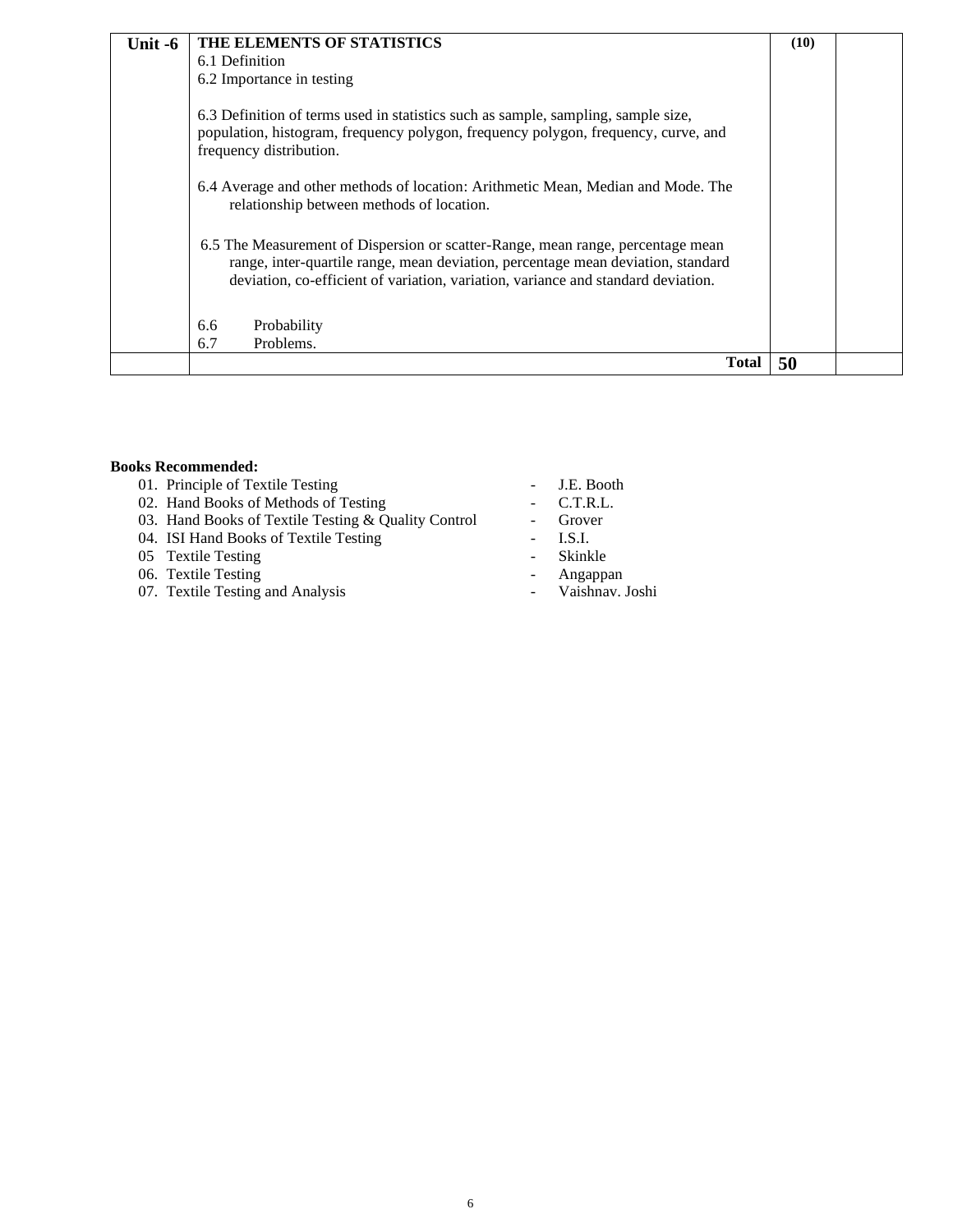## **TEXTILE CHEMISTRY-I**

|                     |    | <b>Theory</b>                  |     | No of Period in one session : 50 |  |     | Credits |
|---------------------|----|--------------------------------|-----|----------------------------------|--|-----|---------|
| <b>Subject Code</b> |    | <b>No. of Periods Per Week</b> |     | <b>Full Marks</b>                |  | 100 |         |
| 2028403             |    |                                | P/S | ESE                              |  | 70  |         |
|                     | 03 |                                |     |                                  |  | 10  |         |
|                     |    |                                |     |                                  |  | 20  |         |

#### **Rational:-**

Textile chemistry is one of the main activities for a diploma holder technician in textile Engineering. He is required to apply different types of dyes on different types of textile fibre, printing and wet processing. He must be well versed with the subject of textile chemistry.

**Objective** 

After completion of the course student will be able to -

- Define the terminologies related with textile chemistry
- Explain the principle and working of the dyeing and printing processes
- Methods of application of dyes.
- Understand wet processing like singeing, Desizings, Scouring, Bleaching. Mercerization and their related problem.

|         | <b>Hrs</b>                                                                                                                                                                                                                                                                                                                                                                                                                                                                                                                                                                                                                                                                                                                                                                                                                                                                                                                                                       | <b>Marks</b> |  |
|---------|------------------------------------------------------------------------------------------------------------------------------------------------------------------------------------------------------------------------------------------------------------------------------------------------------------------------------------------------------------------------------------------------------------------------------------------------------------------------------------------------------------------------------------------------------------------------------------------------------------------------------------------------------------------------------------------------------------------------------------------------------------------------------------------------------------------------------------------------------------------------------------------------------------------------------------------------------------------|--------------|--|
|         |                                                                                                                                                                                                                                                                                                                                                                                                                                                                                                                                                                                                                                                                                                                                                                                                                                                                                                                                                                  |              |  |
| Unit-1  | Singeing[03]<br>01.01<br>Objects of Singeing<br>01.02<br>Methods of singeing by various singeing machines - Plate singeing, Roller singeing, Gas<br>singeing.<br>Merits and demerits of these above singeing machines<br>01.03                                                                                                                                                                                                                                                                                                                                                                                                                                                                                                                                                                                                                                                                                                                                   | [03]         |  |
| Unit-2  | Desizing [05]<br>02.01<br>Objects of Desizing<br>02.02<br>Methods of desizing - Hydrolytic and oxidative<br>02.02.01<br>Description and working of Hydrolytic desizing method - Rot steep, Acid steep, Enzymatic<br>desizing, continuous desizing method.<br>Description and working of oxidative desizing method - chlorine desizing, chlorite desizing,<br>02.02.02<br>Bromite desizing, Continuous desizing.                                                                                                                                                                                                                                                                                                                                                                                                                                                                                                                                                  | $[05]$       |  |
| Unit -3 | Scouring [05]<br>03.01<br>Objects of Scouring<br>03.02<br>Scouring operation - Saphonification, Emulsification Detergent action, Prolonged boiling<br>03.03<br>Machines used for batch wise and continuous Scouring - Jigger and Winch machine<br>03.04<br>Kier - old type kier, vertical kier, Horizontal kier<br>03.05<br>Comparison of horizontal and vertical kier<br>03.06<br>Steam injector kier<br>03.07<br>Scouring and bleaching agents for cotton, wool silk.                                                                                                                                                                                                                                                                                                                                                                                                                                                                                          | $[05]$       |  |
| Unit -4 | <b>Bleaching</b> [06]<br>04.01<br>Objects of bleaching<br>04.02<br>Bleaching of cotton<br>04.03<br>Bleaching process- Bleaching powder, Sodium hypochlorite, Hydrogen peroxide, sodium<br>chlorite.<br>04.04<br>Advantages and disadvantages of above processes<br>04.05<br>Bleaching of Wool<br>04.06<br><b>Wool Carbonisation</b><br>04.07<br>Bleaching of silk – sodium peroxides method, H2O2 method<br>04.08<br>Optical whitening agents.<br>04.09<br>Application of Hydrogen peroxides- one or two bath method, mixed bleaching, continuous<br>method, Du pont process<br>Machines used for continuous bleaching<br>04.10<br>04.11<br>Developments in bleaching<br>04.12<br>Souring, Antichlorination<br>04.13<br>Different types of bleaching agents and optimum conditions for various operators.<br>04.14<br>Methods used for determination of degradation of cotton during scouring and bleaching<br>04.15<br>Faults in bleaching and their prevention | [06]         |  |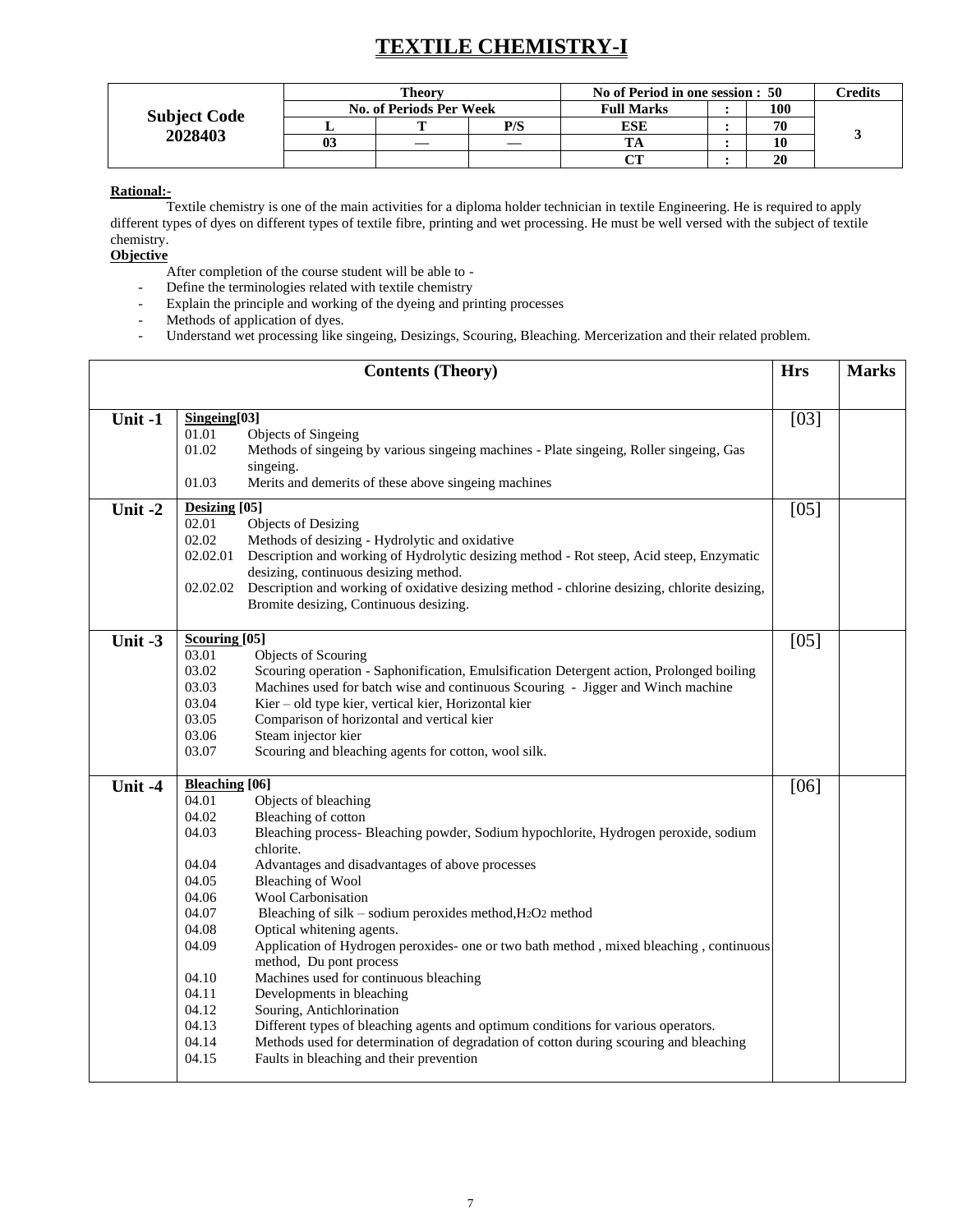| Unit -5 | <b>Mercerization</b> [06]<br>History and developments of mercerization<br>05.01<br>Factors determining the efficiency of mercerization<br>05.02<br>Physical and chemical changes in cotton due to mercerization<br>05.03<br>Methods and machines used for mercerization<br>05.04<br>chain cloth mercerizing machines, chainless<br>cloth mercerizing machine, chainless padless mercerizing machine<br>05.05<br>Hank Mercerization and Hot mercerization<br>Evaluation of different chemicals, solvents used in wet processing and their importance.<br>05.06                                               | [06]   |  |
|---------|-------------------------------------------------------------------------------------------------------------------------------------------------------------------------------------------------------------------------------------------------------------------------------------------------------------------------------------------------------------------------------------------------------------------------------------------------------------------------------------------------------------------------------------------------------------------------------------------------------------|--------|--|
| Unit -6 | Dyeing[13]<br>06.01<br>Historical developments of dyes and their applications<br>06.02<br>Classification of dyes to mode of application<br>06.03<br>Theory of dyeing<br>06.04<br>Introduction to physical and chemical principles involved in dyeing<br>Factors affecting dyeing<br>06.05<br>06.06<br>Properties, selection and application of various dyes like – Direct, Basic, Acid, Sulphur dyes<br>used on cotton, wool silk.<br>Various after treatment given to sulphur dyed goods<br>06.07                                                                                                          | $[13]$ |  |
| Unit -7 | Printing $[12]$<br>Historical developments of decorating textiles especially by printing, the scope of printed<br>07.01<br>textiles.<br>The printing process on overview<br>07.02<br>07.03<br>Difference between dyeing and printing<br>07.04<br>Methods of printing-<br>07.04.01 Block printing - Preparation and use of blocks<br>07.04.02 Screen printing - Principle and working of screen printing<br>07.04.03 Roller printing-Principle and working of Roller printing<br>07.05<br>Vertical Duplex screen printing<br>Rotary Screen printing<br>07.06<br>Transfer printing and foam printing<br>07.07 | $[12]$ |  |
|         | <b>Total-</b>                                                                                                                                                                                                                                                                                                                                                                                                                                                                                                                                                                                               | 50     |  |

### **Books Recommended :-**

| 1.  | A glimpse on chemical Technology of textile fibres              | $\overline{\phantom{a}}$ | <b>R.R Chakraworty</b>                                         |
|-----|-----------------------------------------------------------------|--------------------------|----------------------------------------------------------------|
| 2.  | Chemical technology of fibrous materials                        |                          | Sadov MIR Publications.                                        |
| 3.  | Textile chemistry Vol I and II                                  | $\overline{\phantom{a}}$ | R.H. peters, Elsewhere Publishing Co, New York.                |
| 4.  | Dyeing and chemical Technology of Textile fibres                | $\overline{\phantom{a}}$ | <b>ER</b> Trotman                                              |
| 5.  | Scouring and bleaching of Cotton                                | $\overline{\phantom{a}}$ | J.T.Marsh, B.I Publications                                    |
| 6.  | Mercerization                                                   |                          | J.T. marsh, B I Publications.                                  |
| 7.  | Technology of textile processing Vol III                        | $\overline{\phantom{a}}$ | V.A. Shenai, Sevak Publications                                |
| 8.  | Textile chemistry vol I, II and III                             |                          | R.H peters Elsewhere publishing Co, New York                   |
| 9.  | Modern Techniques of textile Bleaching, Dyeing and<br>finishing | $\overline{\phantom{a}}$ | SITRA Pub.                                                     |
| 10. | Textile printing                                                |                          | Miller, L.W.C. Butter worths Publications                      |
| 11. | <b>Printing Textiles</b>                                        |                          | A guide to creative design Fundamentals terry and<br>genteelly |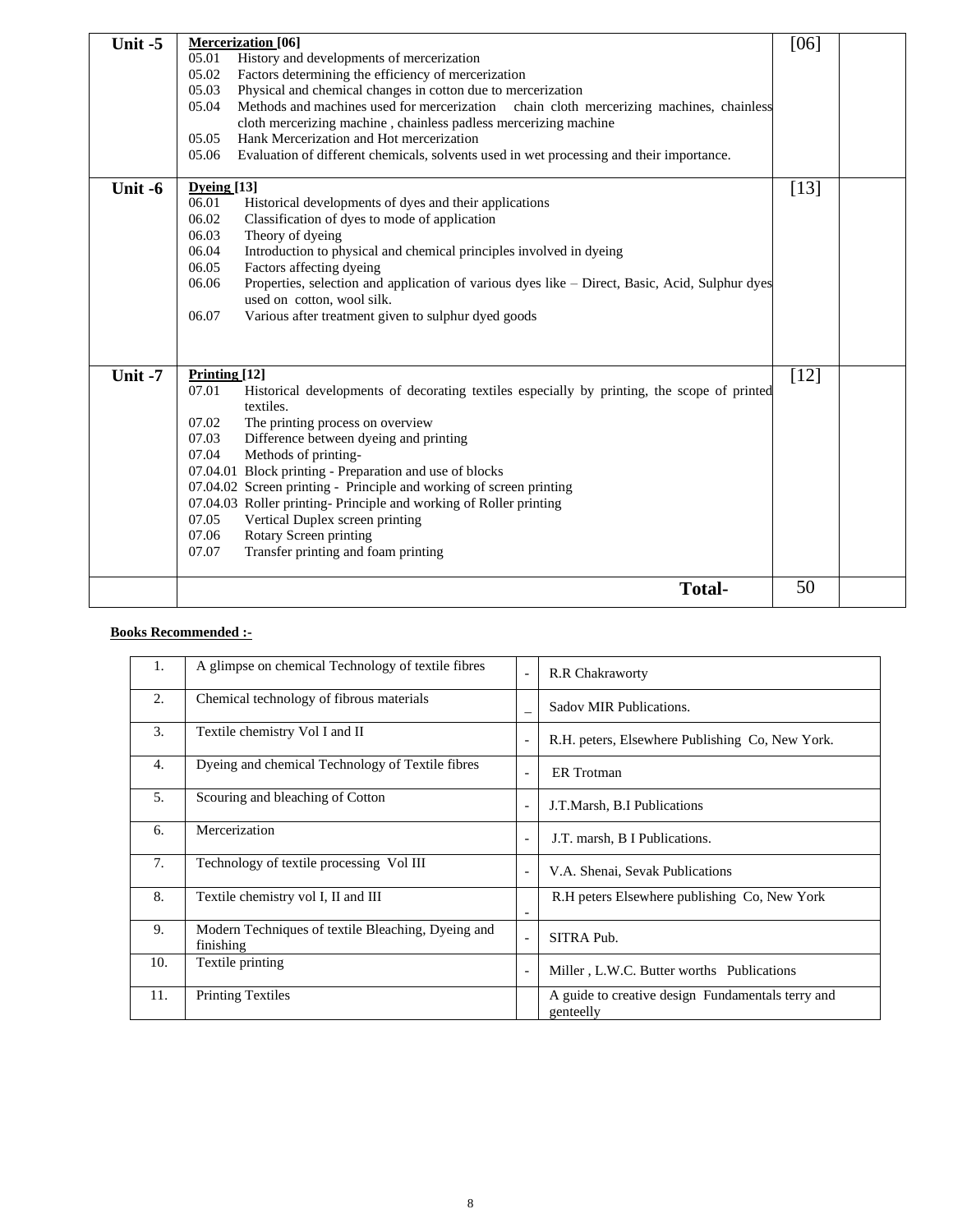## **FABRIC STRUCTURE AND DESIGN-I**

|                     | Theorv                         |     | No of Period in one session: 50 |  |     | <b>Predits</b> |
|---------------------|--------------------------------|-----|---------------------------------|--|-----|----------------|
| <b>Subject Code</b> | <b>No. of Periods Per Week</b> |     | <b>Full Marks</b>               |  | 100 |                |
| 2028404             | m                              | P/S | ESE                             |  | 70  |                |
|                     |                                |     |                                 |  | 10  |                |
|                     |                                |     | $\alpha$ tt                     |  | 20  |                |

**Rationale**: Study of fabric manufacture i.e, weaving is incomplete without the knowledge of fabric structure. This subject is aimed at educating student about more elaborate weaves like Plain, Twill, Satin, Honeycomb, Bedford Cord, Pique which are used in furnishing. Also, this subject deals with concept of colour and weaves effect, which is very important in Textile Designing.

|           |                     | <b>Contents (Theory)</b>                                                      | <b>Hrs</b> | <b>Marks</b> |
|-----------|---------------------|-------------------------------------------------------------------------------|------------|--------------|
| Unit -1   |                     | <b>ELEMENTS OF WOVEN DESIGN: [07]</b>                                         | $[07]$     |              |
|           | 01.01               | General Principle of fabric structure and design                              |            |              |
|           | 01.02               | Classification of woven fabrics                                               |            |              |
|           | 01.03               | Methods of fabric representation                                              |            |              |
|           | 01.04               | Use of the design                                                             |            |              |
|           | 01.05               | Repeat of the design                                                          |            |              |
|           | 01.06               | Basic elements of a woven design: design, draft or Drawing-in, lifting or peg |            |              |
|           |                     | plan, Denting Plan.                                                           |            |              |
|           | 01.07               | Systems of drafting                                                           |            |              |
|           | 01.08               | Construction of drafts and lifting plans                                      |            |              |
|           | 01.08.01            | Methods of indicating drafts and lifting plans                                |            |              |
|           | 01.08.02            | Relations between design, draft, and lifting plan.                            |            |              |
|           | 01.08.03            | Construction of drafts and lifting plan from given designs.                   |            |              |
|           | 01.08.04            | Construction of drafts from given designs and lifting plans.                  |            |              |
|           | 01.08.05            | Construction of designs from given drafts and lifting plans.                  |            |              |
| Unit $-2$ |                     | <b>CONSTRUCTION OF ELEMENTARY WEAVES: [06]</b>                                | [06]       |              |
|           | 02.01               | Study of plain weaves                                                         |            |              |
|           | 02.02               | Classification of plain weave                                                 |            |              |
|           | 02.03               | Simple twill weaves and its construction                                      |            |              |
|           | 02.04               | Sateen and satin weaves                                                       |            |              |
|           | 02.04.01            | Regular sateens and satins                                                    |            |              |
|           | 02.04.02            | Irregular sateens and satins                                                  |            |              |
| Unit $-3$ |                     | <b>DEVELOPMENT OF WEAVES FROM ELEMENTARY BASES:[11]</b>                       | $[11]$     |              |
|           | 03.01               | Plain weave derivatives                                                       |            |              |
|           | 03.01.01            | Warp rib weaves                                                               |            |              |
|           | 03.01.02            | Weft rib weaves                                                               |            |              |
|           | 03.01.03            | Hopsack, mat or basket weaves                                                 |            |              |
|           | 03.01.04            | Mock rib effects                                                              |            |              |
|           | 03.02               | Weaves constructed on Twill Bases                                             |            |              |
|           | 03.02.01            | Waved twills or Pointed or Zig-zag twills                                     |            |              |
|           | 03.02.02            | Herringbone twills                                                            |            |              |
|           | 03.02.03            | Broken twills                                                                 |            |              |
|           | 03.02.04            | Elongated twills                                                              |            |              |
|           | 03.02.05            | Combined twills                                                               |            |              |
|           | 03.02.06            | Fancy twills.                                                                 |            |              |
|           | 03.03               | The Angle of Twills, Factors determining the prominence of twill              |            |              |
|           |                     | weaves, comparison of the firmness of twills.                                 |            |              |
|           | 03.04               | Weaves constructed on satin of sateen bases                                   |            |              |
| Unit -4   |                     | <b>DIAMOND AND DIAPER DESIGNS: [04]</b>                                       | [04]       |              |
|           | 04.01 Introduction. | 04.02 Construction of diamond designs                                         |            |              |
|           |                     | 04.02 Construction of diaper designs                                          |            |              |
|           |                     | 04.03 Comparison between diamond and diaper designs.                          |            |              |
|           |                     |                                                                               |            |              |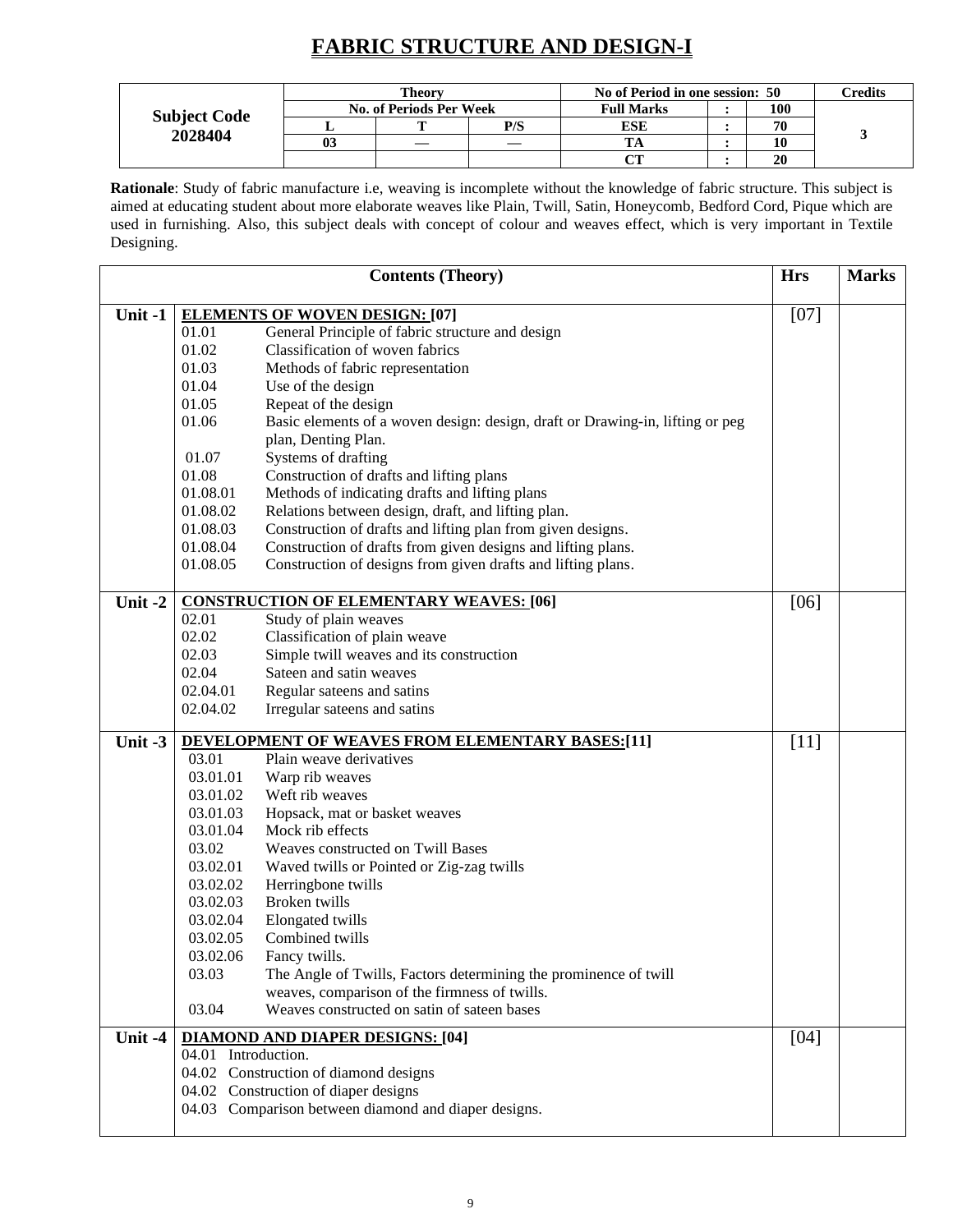| Unit -5   |          | <b>SIMPLE FANCY WEAVES: [12]</b>                                                                    | $[12]$ |  |
|-----------|----------|-----------------------------------------------------------------------------------------------------|--------|--|
|           | 05.01    | Principles of designing honey comb weave                                                            |        |  |
|           | 05.02    | Types of honey comb weaves                                                                          |        |  |
|           | 05.02.01 | Ordinary honey comb weaves                                                                          |        |  |
|           | 05.02.02 | Brighton honey comb weaves                                                                          |        |  |
|           | 05.03    | Huckaback weaves                                                                                    |        |  |
|           | 05.04    | <b>Mock Leno Weaves</b>                                                                             |        |  |
|           | 05.05    | Crepe weaves                                                                                        |        |  |
|           | 05.06    | Bedford cords                                                                                       |        |  |
|           | 05.06.01 | Wadded bedford cords                                                                                |        |  |
|           | 05.06.02 | Crepon bedford cords                                                                                |        |  |
|           | 05.06.03 | Bedford cords, arranged with alternate picks                                                        |        |  |
|           | 05.06.04 | Twill-faced Bedford cords                                                                           |        |  |
|           | 05.07    | Welts and piques                                                                                    |        |  |
|           | 05.11    | Stripe and check weave combinations                                                                 |        |  |
| Unit -6   |          | YARN DIAMETERS AND COVERFACTOR:[05]                                                                 | $[05]$ |  |
|           | 06.01    | Diameter of yarn and their calculations regarding their in fabric                                   |        |  |
|           | 06.02    | Classification of Plain Cloths; Square Plain Cloths.                                                |        |  |
|           | 06.02    | Brief idea of structure of cover factor of simple fabrics                                           |        |  |
|           | 06.03    | Quality particulars of different fabrics of the above weave.                                        |        |  |
|           |          |                                                                                                     |        |  |
| Unit $-7$ |          | <b>COLOUR AND ITS APPLICATION: [05]</b>                                                             | $[05]$ |  |
|           | 07.01    | Light and colour phenomena                                                                          |        |  |
|           | 07.01.01 | Physical baiss of colour                                                                            |        |  |
|           | 07.01.02 | Emission and absorption of light                                                                    |        |  |
|           | 07.02    | Theories of Colour: Light theory and Pigment theory.                                                |        |  |
|           |          | 07.02.01 Light theory of colour: Complementary colour, The Chromatic Circle, Colour<br>measurement. |        |  |
|           | 07.02.02 | Pigment theory of colour                                                                            |        |  |
|           | 07.02.03 | Visual effects or attributes of various colours.                                                    |        |  |
|           | 07.03    | Modification of colours                                                                             |        |  |
|           | 07.04    | Colours in combination: Colour contrast, Contrast of hue, Contrast of tone,                         |        |  |
|           |          | Colour harmony.                                                                                     |        |  |
|           | 07.05    | Colour Mixing: The rainbow, additive colour mixing, subtractive colour mixing.                      |        |  |
|           | 07.06    | Appication of colour: Mixed colour effects, fibre mixtures, twist yarn mixtures,                    |        |  |
|           |          | combinations of differenty coloured threads, colour stripes and checks, simple                      |        |  |
|           |          | regular patterns, simple irregualr patterns, compound orders of colouring, etc.                     |        |  |
|           |          | Mixed colour effects, fibre mixtures, twist yarn mixtures, combinations of                          |        |  |
|           |          | differenty coloured threads, colour stripes and checks, simple regular patterns,                    |        |  |
|           |          | irregualr<br>compound<br>simple<br>patterns,<br>orders<br>colouring<br>of<br>etc.                   |        |  |
|           |          |                                                                                                     |        |  |
|           |          | <b>Total</b>                                                                                        | 50     |  |
|           |          |                                                                                                     |        |  |

### **Books Recommended:-**

| 01. | Watson's Textile Design and Colour |   | Z. Grosicki               |
|-----|------------------------------------|---|---------------------------|
| 02. | <b>Cloth Construction</b>          |   | <b>Robinson and Marks</b> |
| 03. | <b>Grammer of Textile Desing</b>   |   | <b>Nisbet</b>             |
| 04. | Structure Fabric Deign             | - | Kilbbe                    |
| 05. | <b>Textile Colour Mixing</b>       |   | Paterson                  |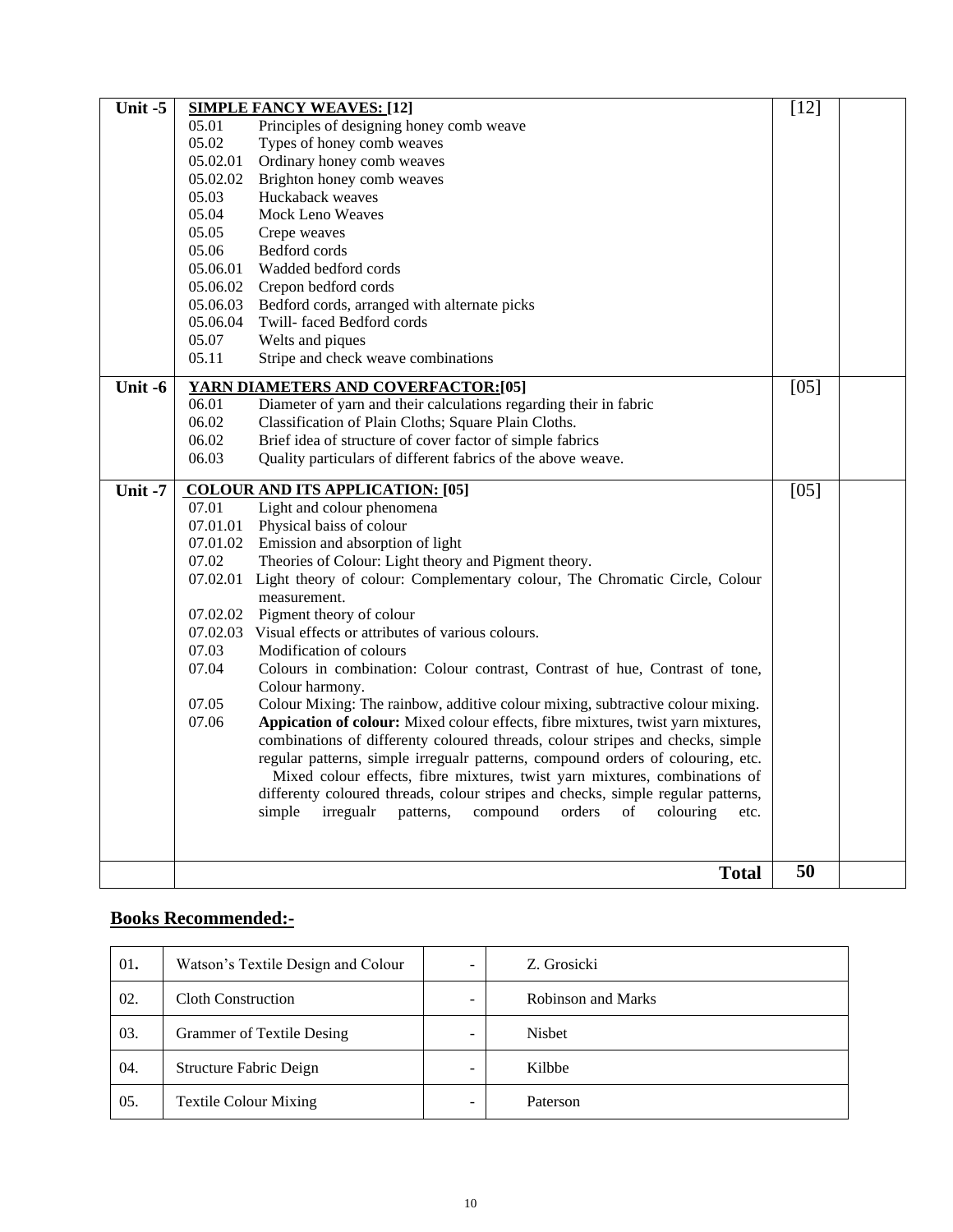|                     |    | <b>Theory</b>                  |     | No of Period in one session : 50 |  |     | $\Gamma$ redits |
|---------------------|----|--------------------------------|-----|----------------------------------|--|-----|-----------------|
| <b>Subject Code</b> |    | <b>No. of Periods Per Week</b> |     | <b>Full Marks</b>                |  | 100 |                 |
|                     |    |                                | P/S | ESE                              |  | 70  |                 |
| 2028405             | 03 |                                |     |                                  |  | 10  |                 |
|                     |    |                                |     |                                  |  | 20  |                 |

## **MAN MADE FIBRE TECHNOLOGY**

### **Rationale :**

Fabric made of man-made Fibres are much in demand because of its durability and easy maintenance. The production, therefore, of the man-made fibres has increased keeping the pace with market demand. This course deals with the study of various concepts and technologies used in manmade fibre manufacturing process.

### **Objective:**

Students will be able to understand: -

- Process of manufacture of Viscose Rayon, Cellulose Acetate, Polynosic rayon, Polyamide fibres, Polyesters, Polyvinyl Chloride, Orlon, Acrilian, Polypropyline.
- Their chemical behaviour, the properties of the fibres and their uses.
- The application of the process, properties, chemical behaviour in actual manufacturing of the man made fibres.

| S.No. | <b>Topics</b>                    |        | <b>Periods</b> |
|-------|----------------------------------|--------|----------------|
| 01    | Man Made fibre Spinning.         |        | (06)           |
| 02    | Fibre made from natural polymer. |        | (16)           |
| 03    | Synthetic fibres.                |        | (21)           |
| 04    | Conversion and developments.     |        | (07)           |
|       |                                  | Total: | (50)           |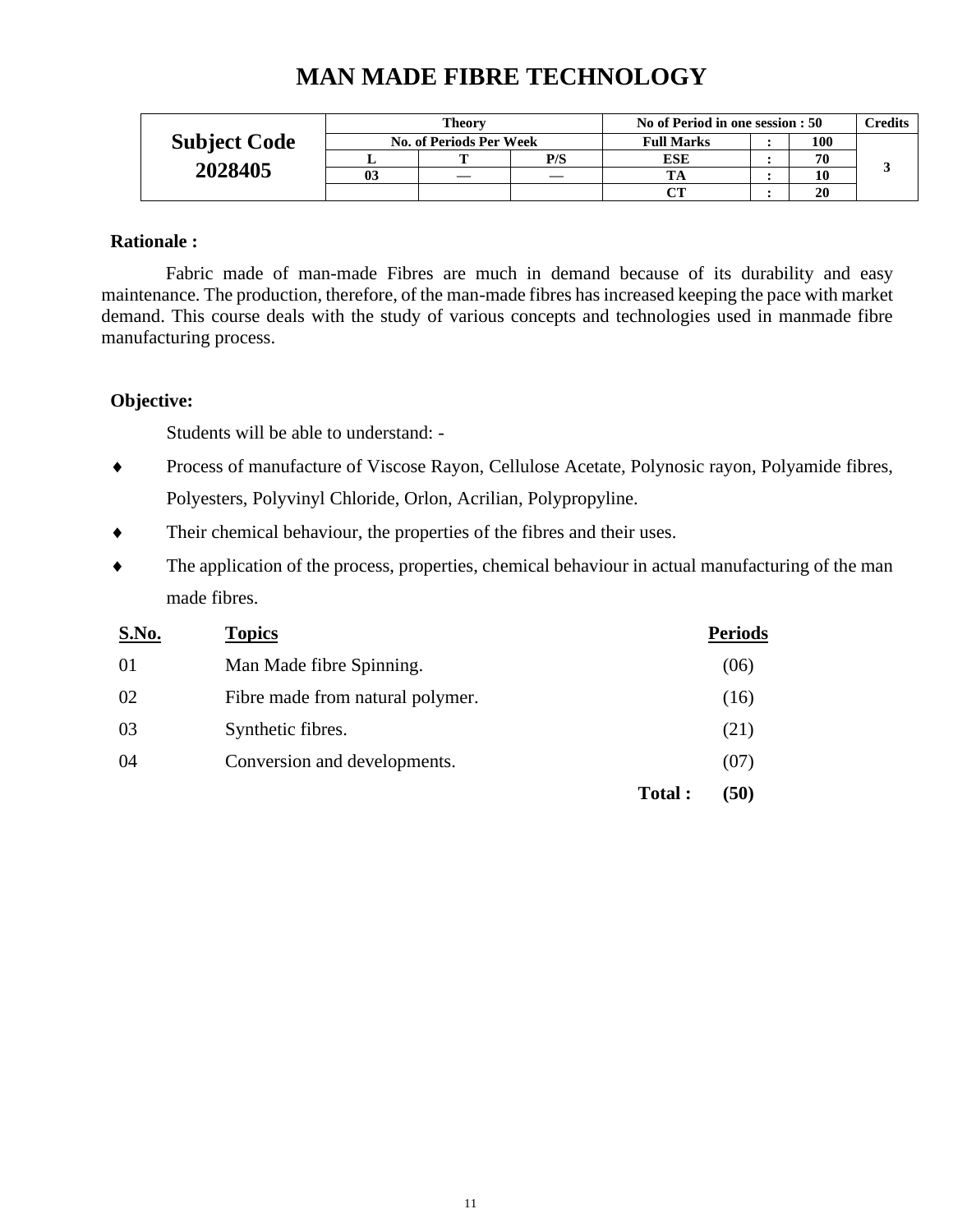|        |       | <b>Hrs</b>                                                                                                                                                                               | <b>Marks</b> |  |
|--------|-------|------------------------------------------------------------------------------------------------------------------------------------------------------------------------------------------|--------------|--|
| Unit-1 |       | <b>MAN MADE FIBRE SPINNING:</b>                                                                                                                                                          | $[06]$       |  |
|        | 01.01 | Fibre forming Polymers, Brief idea about Polymerization Techniques,<br>Viscosity of melts and solution.                                                                                  |              |  |
|        | 01.02 | General principles of spinning- Melt Spinning, Dry Spinning, Wet Spinning<br>Process. Advantages and Disadvantages of Different Spinning Process                                         |              |  |
| Unit-2 |       | <b>FIBRE MADE FROM NATURAL POLYMER:</b>                                                                                                                                                  | $[16]$       |  |
|        | 02.01 | Introduction of various manmade fibre based on natural polymers.                                                                                                                         |              |  |
|        | 02.02 | Manufacture of various man-made fibre based on natural polymers like<br>viscose, cellulose, Acetate, Cupramonium rayon.                                                                  |              |  |
|        | 02.03 | Physical and chemical properties of above fibres.                                                                                                                                        |              |  |
|        | 02.04 | Uses of above fibres.                                                                                                                                                                    |              |  |
|        | 02.05 | Need for drawing, factors influencing drawing, influence of drawing on<br>structure of fibres.                                                                                           |              |  |
| Unit-3 |       | <b>SYNTHETIC FIBRES:</b>                                                                                                                                                                 | $[21]$       |  |
|        | 03.01 | Introduction of various synthetic fibres.                                                                                                                                                |              |  |
|        | 03.02 | Manufacture of various synthetic fibres like Polyamide (Nylon 6, Nylon 66),<br>Polyester (Polyethylene terephthalate), Polyloefine (Polyethylene, Poly<br>prophylene), Polyacrylontrile. |              |  |
|        | 03.03 | Need for drawing, factors influencing drawing, influence of drawing on<br>structure.                                                                                                     |              |  |
|        | 03.04 | Physical and chemical properties of above fibres.                                                                                                                                        |              |  |
|        | 03.05 | Uses of above fibres.                                                                                                                                                                    |              |  |
| Unit-4 |       | <b>CONVERSION AND DEVELOPMENTS:</b>                                                                                                                                                      | $[07]$       |  |
|        | 04.01 | Detailed study of low to top conversion-cut method, stretch breaking method,<br>perlock method.                                                                                          |              |  |
|        | 04.02 | Need for Spin finish application in fibre processing.                                                                                                                                    |              |  |
|        | 04.03 | Spin finish composition and spin finish application method.                                                                                                                              |              |  |
|        | 04.04 | Elastomeric fibres of spandex type, Chloro fibres, Bi-Component fibres.                                                                                                                  |              |  |
|        |       | <b>Total</b>                                                                                                                                                                             | 50           |  |

### **Reference Books :**

| 1. Man Made Fibre, Wirley & Sons.                  | - Moncriff.      |
|----------------------------------------------------|------------------|
| 2. Textile Yarns.                                  | - B. C. Goswami. |
| 3. Man Made Fibres, Mir publication.               | - Usenko.        |
| 4. A Textiles Book of Fiber Science and Technology | - S.P. Mishra    |
|                                                    |                  |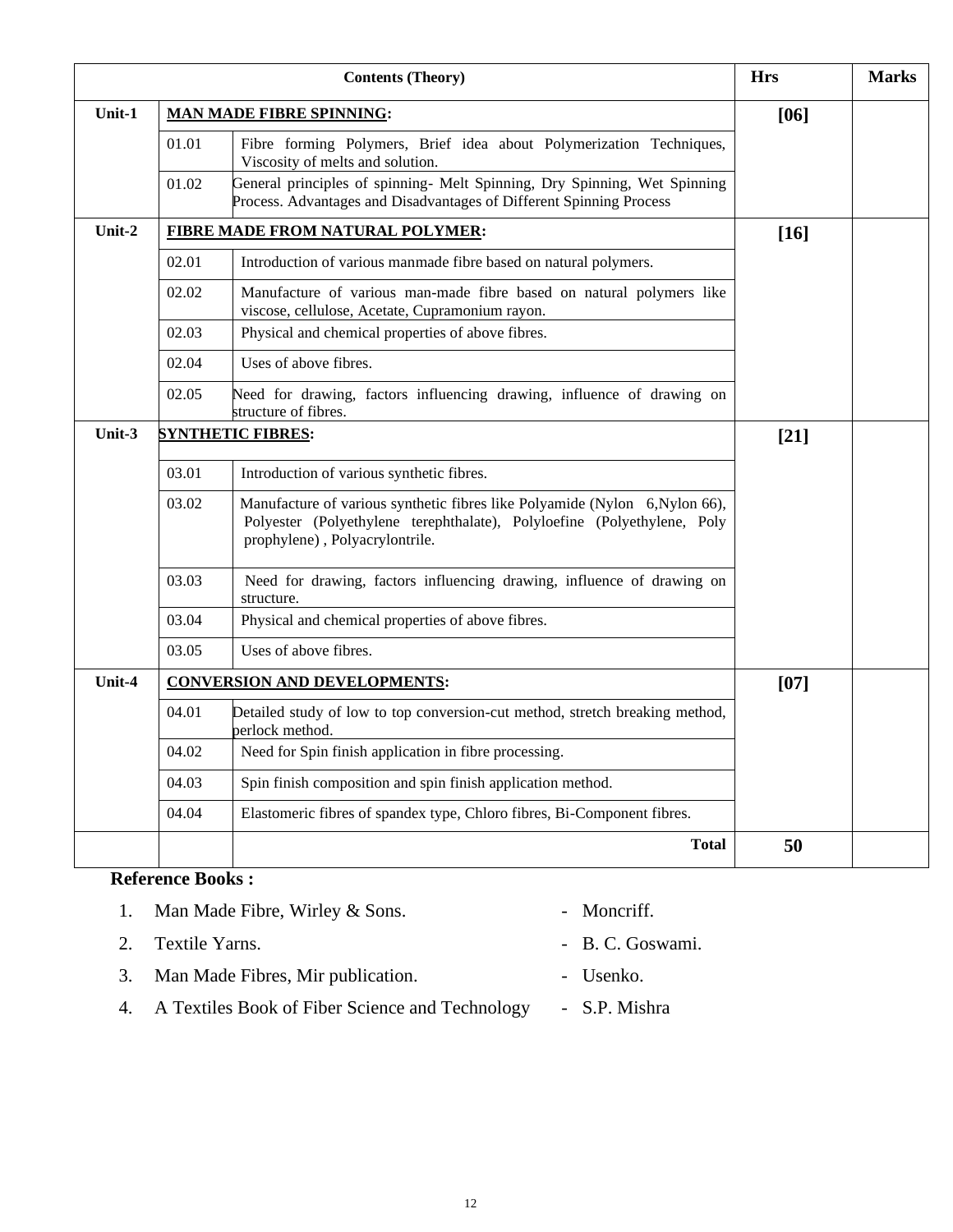## **TEXTILE TESTING Lab.-I**

|         |                     | <b>Practical</b>                                                                                                                |                       |                                                                            | No of Period in one session : 60                                            |                   |                                                                                          | <b>Credits</b> |              |      |
|---------|---------------------|---------------------------------------------------------------------------------------------------------------------------------|-----------------------|----------------------------------------------------------------------------|-----------------------------------------------------------------------------|-------------------|------------------------------------------------------------------------------------------|----------------|--------------|------|
|         | <b>Subject Code</b> |                                                                                                                                 |                       | <b>No. of Periods Per Week</b>                                             |                                                                             | <b>Full Marks</b> | :                                                                                        | 50             |              |      |
| 2028406 |                     | L                                                                                                                               | Т                     | P/S                                                                        | <b>ESE</b>                                                                  | $\ddot{\cdot}$    | 50                                                                                       | 03             |              |      |
|         |                     |                                                                                                                                 |                       | 04                                                                         | <b>Internal</b>                                                             | $\ddot{\cdot}$    | 15                                                                                       |                |              |      |
|         |                     |                                                                                                                                 |                       |                                                                            |                                                                             |                   | <b>External</b>                                                                          | $\ddot{\cdot}$ | 35           |      |
| S. No.  | <b>Units</b>        |                                                                                                                                 |                       |                                                                            |                                                                             |                   |                                                                                          |                |              |      |
| 01.     |                     | Sampling                                                                                                                        |                       |                                                                            |                                                                             |                   |                                                                                          |                |              | (06) |
| 02.     |                     | <b>Fibre Testing</b>                                                                                                            |                       |                                                                            |                                                                             |                   |                                                                                          |                |              | (24) |
| 03.     |                     | <b>Moisture Relation Testing</b>                                                                                                |                       |                                                                            |                                                                             |                   |                                                                                          |                |              | (06) |
| 04.     |                     |                                                                                                                                 |                       |                                                                            | Identification and Estimation of Fibres in Textile Materials                |                   |                                                                                          |                |              | (15) |
| 05.     |                     | <b>Yarn Testing</b>                                                                                                             |                       |                                                                            |                                                                             |                   |                                                                                          |                |              | (09) |
|         |                     |                                                                                                                                 |                       |                                                                            |                                                                             |                   |                                                                                          | <b>Total</b>   |              | (60) |
|         |                     |                                                                                                                                 |                       |                                                                            | <b>Contents (Practical)</b>                                                 |                   |                                                                                          | <b>Hrs</b>     | <b>Marks</b> |      |
|         |                     |                                                                                                                                 |                       |                                                                            |                                                                             |                   |                                                                                          |                |              |      |
| Unit -1 |                     | <b>SAMPLING</b>                                                                                                                 |                       |                                                                            |                                                                             |                   |                                                                                          | (06)           |              |      |
|         |                     | 01.01                                                                                                                           |                       |                                                                            | Sampling of raw cotton by ISI Method and estimate ginning                   |                   |                                                                                          |                |              |      |
|         |                     | 01.02                                                                                                                           |                       | percentage and lint index.                                                 | Sampling of cotton by B.S.I. method and estimate ginning                    |                   |                                                                                          |                |              |      |
|         |                     |                                                                                                                                 |                       |                                                                            |                                                                             |                   |                                                                                          |                |              |      |
|         |                     | percentage and lint index.                                                                                                      |                       |                                                                            |                                                                             |                   |                                                                                          |                |              |      |
| Unit-2  |                     |                                                                                                                                 | <b>FIBRE TESTING</b>  |                                                                            |                                                                             |                   |                                                                                          | (24)           |              |      |
|         |                     | 02.01<br>Fibre length                                                                                                           |                       |                                                                            |                                                                             |                   |                                                                                          |                |              |      |
|         |                     | 02.01.01 Determination of fibre length by Halo and Butterfly Method.                                                            |                       |                                                                            |                                                                             |                   |                                                                                          |                |              |      |
|         |                     | 02.01.02 Determination of fibre length by Baer Sorter Method.<br>02.01.03 Determination of fibre length by Balls Sorter Method. |                       |                                                                            |                                                                             |                   |                                                                                          |                |              |      |
|         |                     | 02.01.04 Determination of fibre length parameters using Uster Stapler.                                                          |                       |                                                                            |                                                                             |                   |                                                                                          |                |              |      |
|         |                     | 02.02                                                                                                                           | <b>Fibre Fineness</b> |                                                                            |                                                                             |                   |                                                                                          |                |              |      |
|         |                     |                                                                                                                                 |                       |                                                                            | 02.02.01 Determination of fibre fineness by Gravimetric method.             |                   |                                                                                          |                |              |      |
|         |                     |                                                                                                                                 |                       |                                                                            |                                                                             |                   | 02.02.02 Determination of fibre fineness by Air-flow method. (WIRA Fineness Meter)       |                |              |      |
|         |                     | 02.03                                                                                                                           | <b>Fibre Maturity</b> |                                                                            |                                                                             |                   |                                                                                          |                |              |      |
|         |                     |                                                                                                                                 |                       | 02.03.01 Determination of percentage maturity of cotton by polarized light |                                                                             |                   |                                                                                          |                |              |      |
|         |                     |                                                                                                                                 | (Microscope) Method.  |                                                                            |                                                                             |                   |                                                                                          |                |              |      |
|         |                     | 02.04                                                                                                                           | Fibre Strength.       | 02.03.02 Determination of Maturity Co-efficient by Alkaline method.        |                                                                             |                   |                                                                                          |                |              |      |
|         |                     |                                                                                                                                 |                       |                                                                            |                                                                             |                   | 02.04.01 Determination of single fibre strength by the instruments available in          |                |              |      |
|         |                     |                                                                                                                                 | laboratory.           |                                                                            |                                                                             |                   |                                                                                          |                |              |      |
|         |                     |                                                                                                                                 |                       |                                                                            | 02.04.02 Determination of Bundle fibre strength by Stelometer.              |                   |                                                                                          |                |              |      |
| Unit -3 |                     |                                                                                                                                 |                       | <b>MOISTURE RELATIONS TESTING</b>                                          |                                                                             |                   |                                                                                          | (06)           |              |      |
|         |                     | 03.01                                                                                                                           |                       |                                                                            |                                                                             |                   | Determination of moisture regains moisture content and legal weights by using            |                |              |      |
|         |                     |                                                                                                                                 |                       | conditioning oven.                                                         |                                                                             |                   |                                                                                          |                |              |      |
| Unit -4 |                     |                                                                                                                                 |                       |                                                                            |                                                                             |                   | <b>IDENTIFICATION AND ESTIMATION OF FIBRES IN TEXTILE MATERIALS</b>                      | (15)           |              |      |
|         |                     | 04.01                                                                                                                           |                       | Identification of textile fibres.                                          |                                                                             |                   |                                                                                          |                |              |      |
|         |                     |                                                                                                                                 |                       |                                                                            | also determine the mean width o fibres.                                     |                   | 04.01.01 Identification of fibres by longitudinal view using optical microscope          |                |              |      |
|         |                     |                                                                                                                                 |                       |                                                                            | 04.01.02 Identification of fibres by cross-sectional view using microscope. |                   |                                                                                          |                |              |      |
|         |                     |                                                                                                                                 |                       |                                                                            | 04.01.03 Identification of Textile material by chemical analysis and also   |                   |                                                                                          |                |              |      |
|         |                     |                                                                                                                                 |                       | burning test of fibres.                                                    |                                                                             |                   |                                                                                          |                |              |      |
|         |                     |                                                                                                                                 |                       |                                                                            |                                                                             |                   | 04.01.04 Quantitative Analysis and Estimation of Mixture of fibres in textile materials. |                |              |      |
| Unit -5 |                     |                                                                                                                                 | YARN TESTING          |                                                                            |                                                                             |                   |                                                                                          | (09)           |              |      |
|         |                     | 05.01                                                                                                                           |                       | Determination of Yarn Count by:                                            |                                                                             |                   |                                                                                          |                |              |      |
|         |                     |                                                                                                                                 |                       | 05.01.01 Beesley's Balance03                                               |                                                                             |                   |                                                                                          |                |              |      |
|         |                     |                                                                                                                                 |                       | 05.01.02 Quadrant Balance03                                                |                                                                             |                   |                                                                                          |                |              |      |
|         |                     |                                                                                                                                 |                       |                                                                            | 05.01.03 Torsion Balance & Analytical Balance                               |                   |                                                                                          |                |              |      |

**Total 60**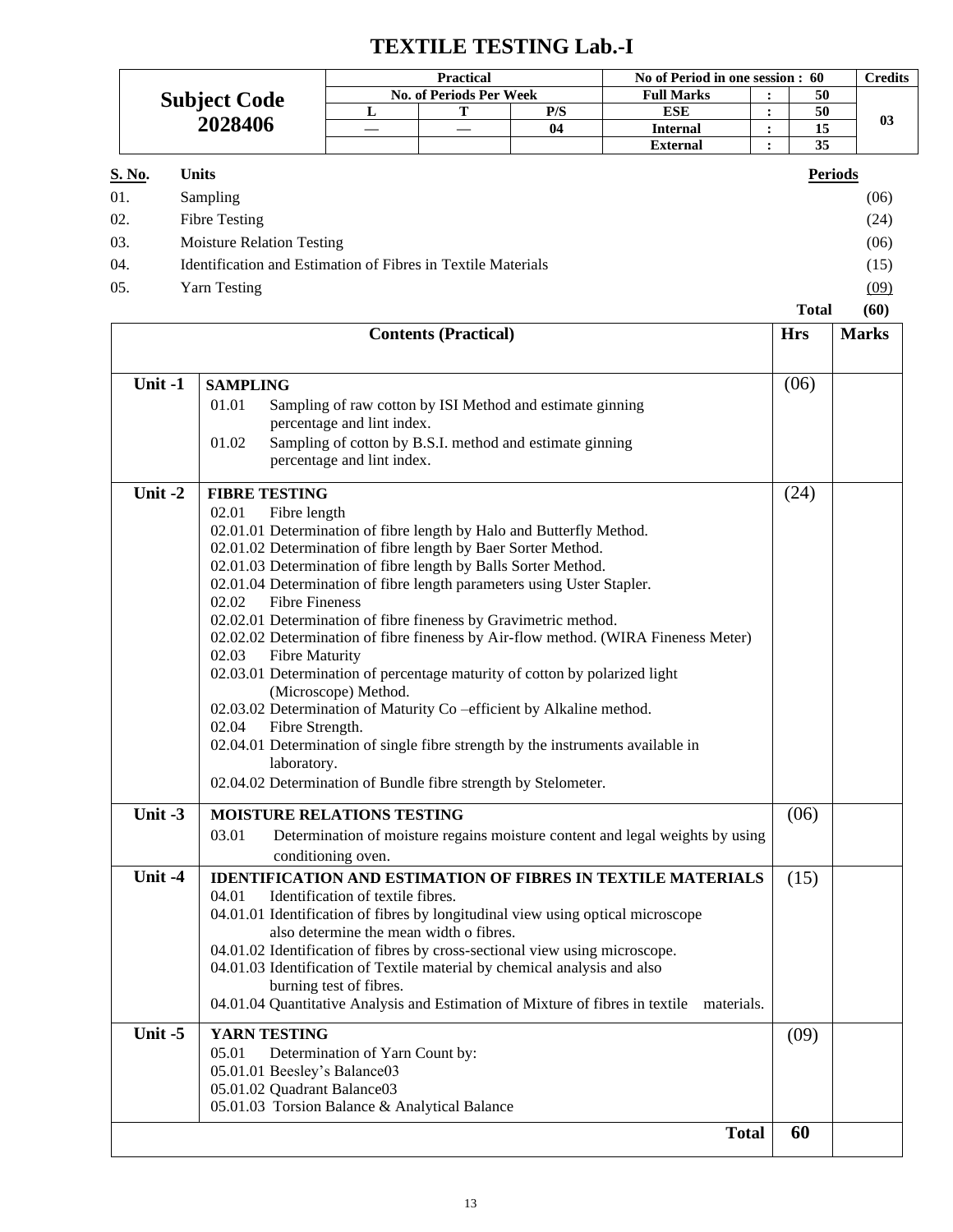## **TEXTILE CHEMISTRY Lab. – I**

|                     |   | <b>Practical</b>               |     | No of Period in one session : 60 | $\gamma$ redits |  |
|---------------------|---|--------------------------------|-----|----------------------------------|-----------------|--|
| <b>Subject Code</b> |   | <b>No. of Periods Per Week</b> |     | <b>Full Marks</b>                | 50              |  |
|                     |   |                                | P/S | ESE                              | 50              |  |
| 2028407             | — |                                | 04  | <b>Internal</b>                  |                 |  |
|                     |   |                                |     | <b>External</b>                  | 35              |  |

#### **Rational: -**

Diploma holder technician in Textile Engineering is very frequently required to dye the fabric, Scouring and bleaching of fabrics and printing of fabrics.

The Course is introduced to develop the skill to dye the cellulosic material with Direct, Acid, Basic, Sulphur, scouring and bleaching of cotton, silk, wool, Printing of natural fibre for letter understanding of the subject.

#### **Objectives: -**

- The students will be able to develop skill for -
- Scouring and bleaching of cotton, silk, wool
- Dyeing of cotton with Direct dyes.
- Dyeing of Cotton, wool, silk, with basic dyes
- Dyeing of wool, silk, with Acid dyes
- Dyeing of Cotton with sulphur dyes
- Printing of fabric

|           | <b>Contents (Practical)</b>                                                                                                                                                                                                                                                                                                                                                                                                                                                                                                                                                                                                                                                                                                                                                                                                                                                                                                                     | <b>Hrs</b> | <b>Marks</b> |
|-----------|-------------------------------------------------------------------------------------------------------------------------------------------------------------------------------------------------------------------------------------------------------------------------------------------------------------------------------------------------------------------------------------------------------------------------------------------------------------------------------------------------------------------------------------------------------------------------------------------------------------------------------------------------------------------------------------------------------------------------------------------------------------------------------------------------------------------------------------------------------------------------------------------------------------------------------------------------|------------|--------------|
| Unit -1   | <b>Scouring</b> [06]<br>01.01 Experimental Scouring of cotton, Wool, silk and other important textile fibres, yarns<br>and fabrics.                                                                                                                                                                                                                                                                                                                                                                                                                                                                                                                                                                                                                                                                                                                                                                                                             | [06]       |              |
| Unit $-2$ | <b>Bleaching</b> [06]<br>01.02 Experimental Bleaching of cotton, Wool, silk and other important textile fibres, yarns<br>and fabrics.                                                                                                                                                                                                                                                                                                                                                                                                                                                                                                                                                                                                                                                                                                                                                                                                           | [06]       |              |
| Unit $-3$ | Dyeing $[33]$<br>03.01 Familiarizing and sketching of various tools and machines used in wet processing.<br>03.02 Evaluation of inorganic and other substances used in textile processing like soda ash,<br>bleaching powder, hydrogen peroxides, sodium sulphate, hydrosulphate,<br>Dying of three shades with direct dyes on cotton<br>03.03<br>$(0.5\%, 0.8\%, 1.2\%, 1.5\%$<br>03.04 Dying of three shades with basic dyes on cotton<br>$(0.5\%, 1\%, 1.3\%, 1.5\%$<br>03.05 Dying of three shades with basic dyes on silk, wool,<br>$(0.5\%, 1.2\%, 1.5\%, 1.8\%$<br>03.06 Dying of three shades with acid dyes on wool, silk<br>$(0.5\%, 0.8\%, 1.2\%, 1.5\%$<br>03.07 Dying of three shades with Sulphur dyes on cotton<br>$(0.5\%, 0.8\%, 1.2\%, 1.5\%$<br>03.08 After treatment given to direct colour and sulphur colour dyed goods.<br>To study the effect of fine, temperature, concert ration of chemicals during dyeing.<br>03.09 | $[33]$     |              |
| Unit-4    | Printing $[15]$<br>04.01 Practice of block printing on paper and fabrics (cotton, silk)<br>04.02 Preparation of designs for printing systems.<br>04.03 Printing paste preparation<br>04.04 Study the Roller printing machines and practice of them on fabric (cotton, silk)<br>Study the screen printing constituents - screen table, screen, exposing unit, washing<br>04.05<br>tray.                                                                                                                                                                                                                                                                                                                                                                                                                                                                                                                                                          | $[15]$     |              |
|           | <b>Total-</b>                                                                                                                                                                                                                                                                                                                                                                                                                                                                                                                                                                                                                                                                                                                                                                                                                                                                                                                                   | 60         |              |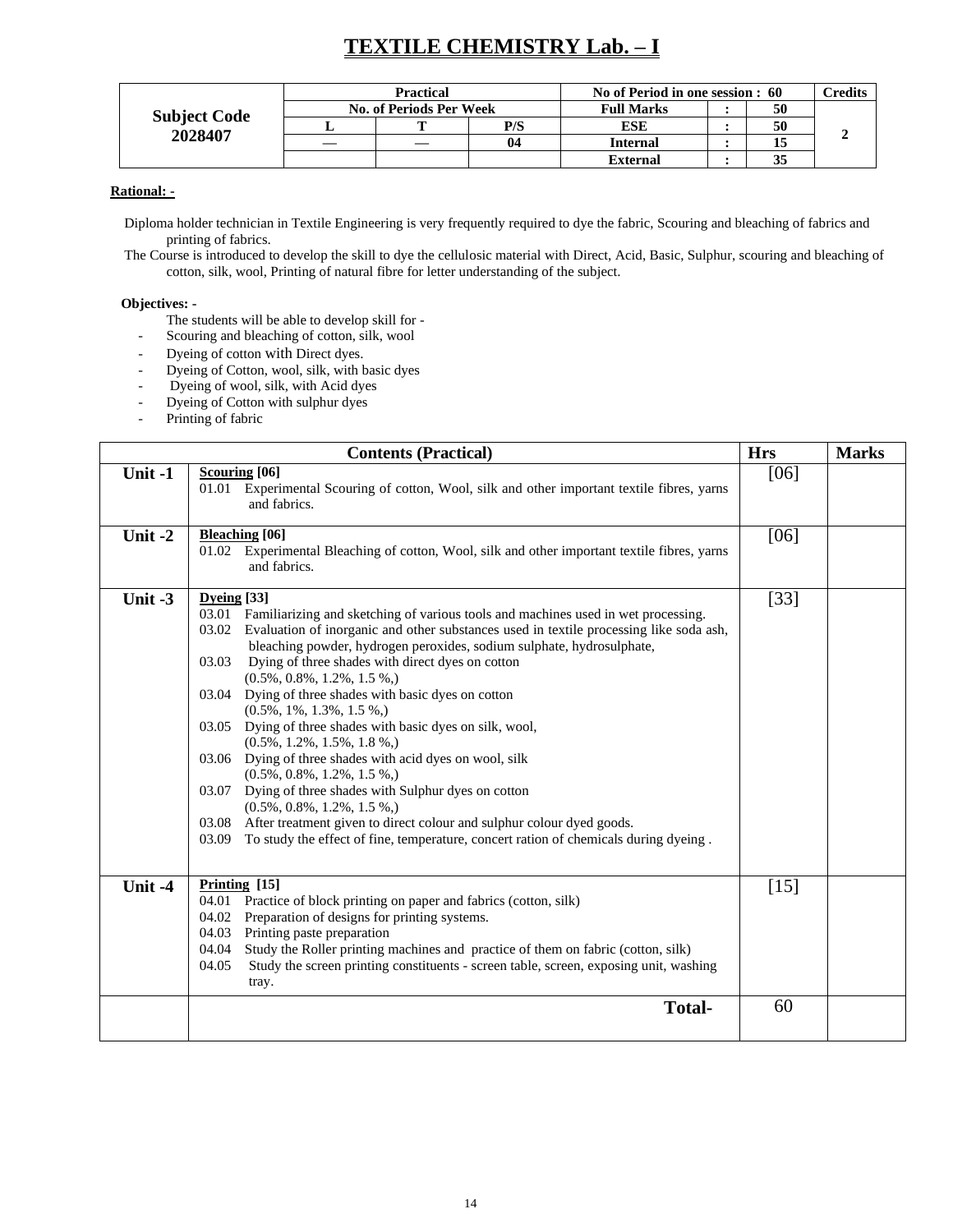## **CLOTH ANALYSIS & DESIGNING PRACTICE LAB-I**

|                     | <b>Practical</b>               |     | No of Period in one session : 60 | <b>Predits</b> |  |
|---------------------|--------------------------------|-----|----------------------------------|----------------|--|
| <b>Subject Code</b> | <b>No. of Periods Per Week</b> |     | <b>Full Marks</b>                | 50             |  |
|                     |                                | P/S | <b>ESE</b>                       | 50             |  |
| 2028408             |                                | 02  | <b>Internal</b>                  | 15             |  |
|                     |                                |     | <b>External</b>                  | 35             |  |

### **Rational: -**

Diploma holder technician in Textile Engineering is very frequently require to analyses the sample for the purpose of reproduction.

 The course is introduced to develop the skill to analyze the sample, representation of weave in point paper and its design and peg plan, preparation of colour chart, preparation of common design and free hand sketching for better understanding of the subject. Objectives: -

Able to develop skill to

- Analyze the test sample
- Representation of weave in point paper and find out draft, denting and its lifting plan for weaving.
- Preparation of colour chart, common and saree border design
- Free hand sketching.

|           | <b>Contents (Practical)</b>                                                                                                                 | <b>Hrs</b> | <b>Marks</b> |
|-----------|---------------------------------------------------------------------------------------------------------------------------------------------|------------|--------------|
| Unit -1   | <b>Cloth Analysis</b> [45]                                                                                                                  | [45]       |              |
|           | 01.01 Discussion on the method of analysis, representation of weave on point                                                                |            |              |
|           | paper, thread interacting diagrams, cross section diagrams, drawing $-$ in,                                                                 |            |              |
|           | drafts and peg plans.                                                                                                                       |            |              |
|           | 01.02 Discussion on the Analysis and fabric manufacturing data. Study of the<br>method of analysis.                                         |            |              |
|           | 01.03 Studying the characteristics of various plain weave fabrics. Dissecting and<br>finding various data of the given plain weave fabrics. |            |              |
|           | 01.04 Analysis of matt weave fabrics for their characteristics and various data                                                             |            |              |
|           | 01.05 Analysis of twill weave fabrics for their characteristics.                                                                            |            |              |
|           | 01.06 Analysis of Honey comb and Brighton Honey comb weaves fabrics for<br>their characteristics.                                           |            |              |
|           | 01.07 Analysis of Mockleno and Huckaback weave fabrics                                                                                      |            |              |
|           | 01.08 Analysis of crepe like effect fabrics                                                                                                 |            |              |
|           | 01.09 Analysis of woven crepe effect fabrics.                                                                                               |            |              |
|           | 01.10 Analysis of combination of weaves fabrics.                                                                                            |            |              |
|           | 01.11 Analysis of Decorative natural silk fabrics.                                                                                          |            |              |
|           | 01.12 Analysis of Decorative Artificial silk weave fabrics                                                                                  |            |              |
|           | 01.13 Analysis of Decorative polyester fabrics.                                                                                             |            |              |
|           | 01.14 Analysis of satin and sateen weave fabrics.                                                                                           |            |              |
|           | 01.15 Analysis of Bed ford cord fabrics.                                                                                                    |            |              |
|           | 01.16 Analysis of Pique fabrics.                                                                                                            |            |              |
| Unit $-2$ | Design and color [15]                                                                                                                       | $[15]$     |              |
|           | 02.01 Preparation of colour charts showing primary, secondary, and tertiary<br>colour                                                       |            |              |
|           | 02.02 Preparation of mixed colour effect                                                                                                    |            |              |
|           | 02.03 Practice of colour harmony and contrast                                                                                               |            |              |
|           | 02.04 Preparation of small border design                                                                                                    |            |              |
|           | 02.05 Free hand sketching                                                                                                                   |            |              |
|           | 02.06 Preparation of design for jacquard                                                                                                    |            |              |
|           | <b>Total-</b>                                                                                                                               | 60         |              |
|           |                                                                                                                                             |            |              |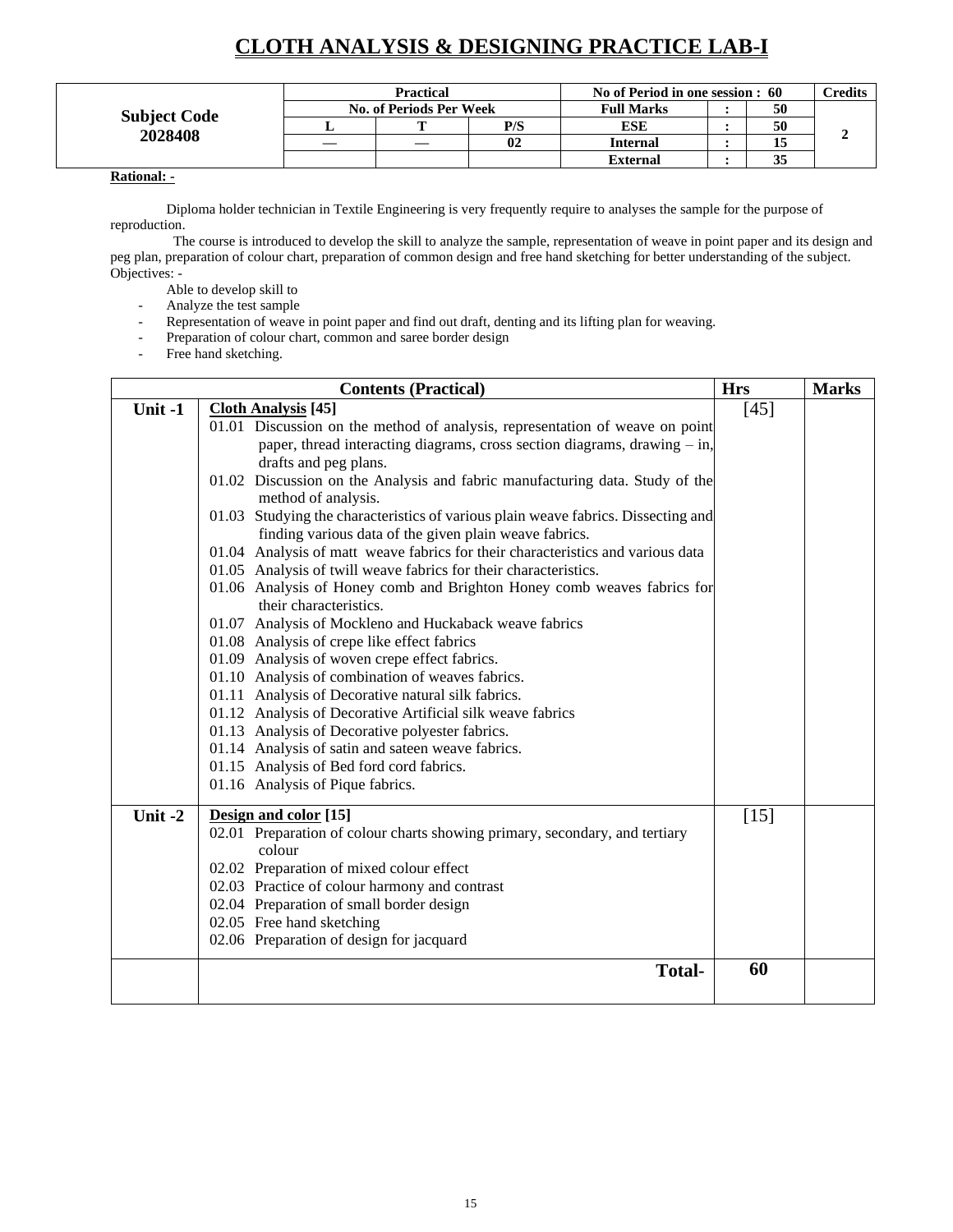## **TEXTILE TESTING TW-I**

|       |                                                              | <b>Term Work</b><br><b>No. of Periods Per Week</b> |  |     | No of Period in one session: 60 | <b>Credits</b> |                |
|-------|--------------------------------------------------------------|----------------------------------------------------|--|-----|---------------------------------|----------------|----------------|
|       | <b>Subject Code</b>                                          |                                                    |  |     | <b>Full Marks</b>               | 25             |                |
|       | 2028409                                                      | L                                                  |  | P/S | <b>Internal Examiner</b>        | 07             | 01             |
|       |                                                              |                                                    |  | 02  | <b>External Examiner</b>        | 18             |                |
| S.No. | <b>Units</b>                                                 |                                                    |  |     |                                 |                | <b>Periods</b> |
| 01.   | Sampling                                                     |                                                    |  |     |                                 |                | (06)           |
| 02.   | Fibre Testing                                                |                                                    |  |     |                                 |                | (24)           |
| 03.   | <b>Moisture Relation Testing</b>                             |                                                    |  |     |                                 |                | (06)           |
| 04.   | Identification and Estimation of Fibres in Textile Materials |                                                    |  |     |                                 |                | (15)           |
| 05.   | Yarn Testing                                                 |                                                    |  |     |                                 |                | (09)           |
|       |                                                              |                                                    |  |     |                                 | <b>Total</b>   | (60)           |

|         | <b>Contents (Term Work)</b>                                                                              | <b>Hrs</b> | <b>Marks</b> |
|---------|----------------------------------------------------------------------------------------------------------|------------|--------------|
| Unit -1 | <b>SAMPLING</b>                                                                                          | (06)       |              |
|         | 01.01<br>Sampling of raw cotton by ISI Method and estimate ginning                                       |            |              |
|         | percentage and lint index.03                                                                             |            |              |
|         | Sampling of cotton by B.S.I. method and estimate ginning<br>01.02                                        |            |              |
|         | percentage and lint index.                                                                               |            |              |
| Unit-2  | <b>FIBRE TESTING</b>                                                                                     | (24)       |              |
|         | 02.01<br>Fibre length                                                                                    |            |              |
|         | 02.01.01 Determination of fibre length by Halo and Butterfly Method.                                     |            |              |
|         | 02.01.02 Determination of fibre length by Baer Sorter Method.                                            |            |              |
|         | 02.01.03 Determination of fibre length by Balls Sorter Method.                                           |            |              |
|         | 02.01.04 Determination of fibre length parameters using Uster Stapler.<br><b>Fibre Fineness</b><br>02.02 |            |              |
|         | 02.02.01 Determination of fibre fineness by Gravimetric method.                                          |            |              |
|         | 02.02.02 Determination of fibre fineness by Air-flow method. (WIRA Fineness                              |            |              |
|         | Meter)                                                                                                   |            |              |
|         | <b>Fibre Maturity</b><br>02.03                                                                           |            |              |
|         | 02.03.01 Determination of percentage maturity of cotton by polarized light                               |            |              |
|         | (Microscope) Method.                                                                                     |            |              |
|         | 02.03.02 Determination of Maturity Co-efficient by Alkaline method.                                      |            |              |
|         | 02.04<br>Fibre Strength.                                                                                 |            |              |
|         | 02.04.01 Determination of single fibre strength by the instruments available in                          |            |              |
|         | laboratory.                                                                                              |            |              |
|         | 02.04.02 Determination of Bundle fibre strength by Stelometer.                                           |            |              |
| Unit -3 | <b>MOISTURE RELATIONS TESTING</b>                                                                        | (06)       |              |
|         | 03.01<br>Determination of moisture regains moisture content and legal weights by                         |            |              |
|         | using conditioning oven.                                                                                 |            |              |
| Unit -4 | <b>IDENTIFICATION AND ESTIMATION OF FIBRES IN TEXTILE</b>                                                | (15)       |              |
|         | <b>MATERIALS</b>                                                                                         |            |              |
|         | Identification of textile fibres.<br>04.01                                                               |            |              |
|         | 04.01.01 Identification of fibres by longitudinal view using optical                                     |            |              |
|         | microscope also determine the mean width o fibres.                                                       |            |              |
|         | 04.01.02 Identification of fibres by cross-sectional view using                                          |            |              |
|         | microscope.<br>04.01.03 Identification of Textile material by chemical analysis and                      |            |              |
|         | also burning test of fibres.                                                                             |            |              |
|         | 04.01.04 Quantitative Analysis and Estimation of Mixture of fibres in textile                            |            |              |
|         | materials.                                                                                               |            |              |
| Unit -5 | YARN TESTING                                                                                             | (09)       |              |
|         | 05.01<br>Determination of Yarn Count by:                                                                 |            |              |
|         | 05.01.01 Beesley's Balance                                                                               |            |              |
|         | 05.01.02 Quadrant Balance                                                                                |            |              |
|         | 05.01.03 Torsion Balance & Analytical Balance                                                            |            |              |
|         | <b>Total</b>                                                                                             | 60         |              |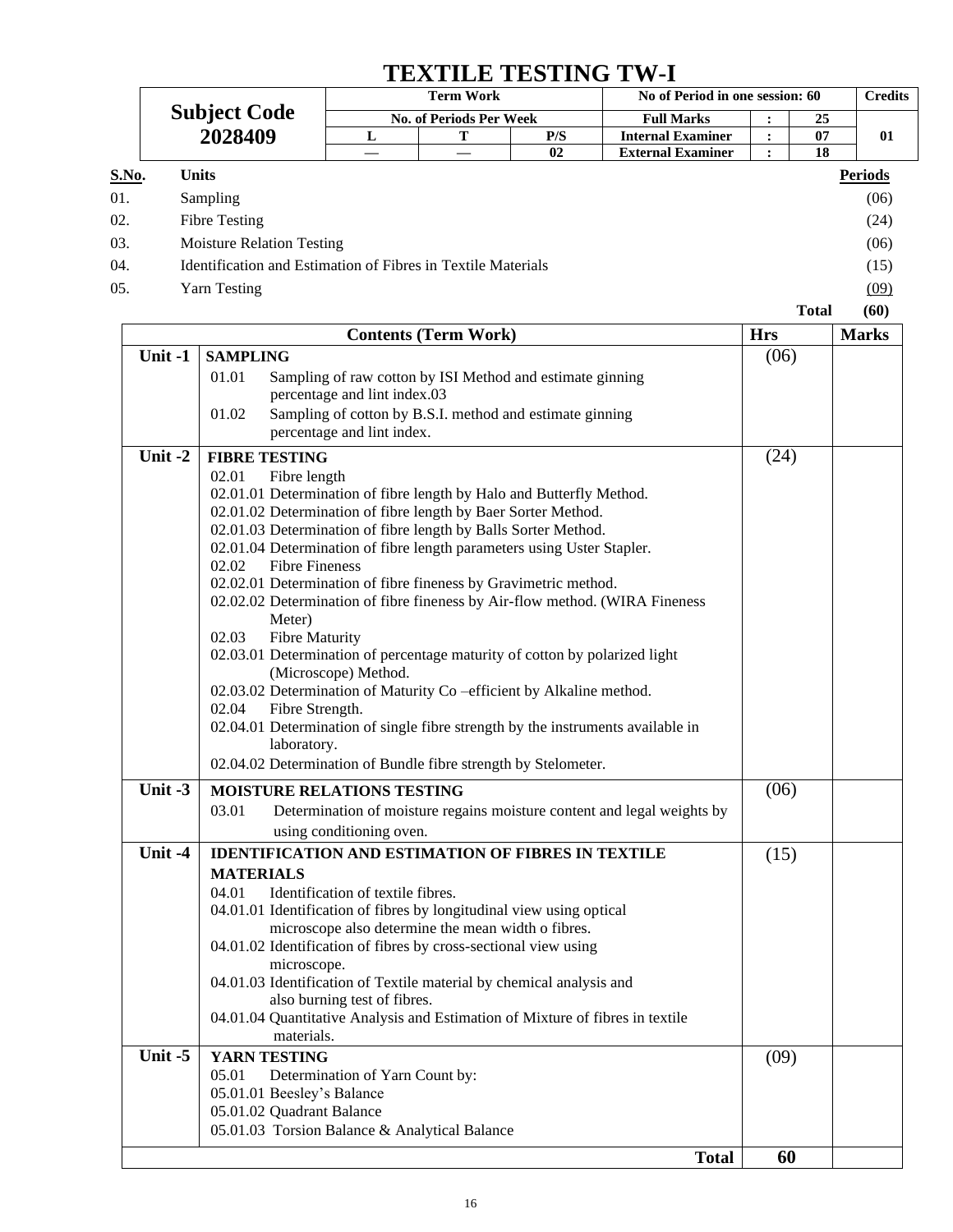## **TEXTILE CHEMISTRY TW-I**

| <b>Subject Code</b> | Term Work               |     | No of Period in one session : 60 | <b>Tredits</b> |              |
|---------------------|-------------------------|-----|----------------------------------|----------------|--------------|
| 2028410             | No. of Periods Per Week |     | <b>Full Marks</b>                | 25             |              |
|                     | m                       | P/S | <b>Internal Examiner</b>         | 07             | $\mathbf{0}$ |
|                     |                         | 02  | <b>External Examiner</b>         | 18             |              |

#### **Rational: -**

Diploma holder technician in Textile Engineering is very frequently required to dye the fabric, Scouring and bleaching of fabrics and printing of fabrics.

The Course is introduced to develop the skill to dye the cellulosic material with Direct, Acid, Basic, Sulphur, scouring and bleaching of cotton, silk, wool, Printing of natural fiber for letter understanding of the subject.

#### **Objectives: -**

- The students will be able to develop skill for -
- Scouring and bleaching of cotton, silk, wool
- Dyeing of cotton with Direct dyes.
- Dyeing of Cotton, wool, silk, with basic dyes
- Dyeing of wool, silk, with Acid dyes
- Dyeing of Cotton with Sulphur dyes
- Printing of fabric

|           | <b>Contents (Term Work)</b>                                                                                                                                                                                                                                                                                                                                                                                                                                                                                                                                                                                                                                                                                                                                                                                                                                                                                                                                | <b>Hrs</b> | <b>Marks</b> |
|-----------|------------------------------------------------------------------------------------------------------------------------------------------------------------------------------------------------------------------------------------------------------------------------------------------------------------------------------------------------------------------------------------------------------------------------------------------------------------------------------------------------------------------------------------------------------------------------------------------------------------------------------------------------------------------------------------------------------------------------------------------------------------------------------------------------------------------------------------------------------------------------------------------------------------------------------------------------------------|------------|--------------|
| Unit -1   | <b>Scouring</b> [06]<br>Experimental Scouring of cotton, Wool, silk and other important textile fibres,<br>01.03<br>yarns and fabrics.                                                                                                                                                                                                                                                                                                                                                                                                                                                                                                                                                                                                                                                                                                                                                                                                                     | $[06]$     |              |
| Unit -2   | <b>Bleaching</b> [06]<br>01.04 Experimental Bleaching of cotton, Wool, silk and other important textile fibres,<br>yarns and fabrics.                                                                                                                                                                                                                                                                                                                                                                                                                                                                                                                                                                                                                                                                                                                                                                                                                      | [06]       |              |
| Unit $-3$ | Dyeing [33]<br>03.08<br>Familiarizing and sketching of various tools and machines used in wet<br>processing.<br>03.09<br>Evaluation of inorganic and other substances used in textile processing like soda<br>ash, bleaching powder, hydrogen peroxides, sodium sulphate, hydrosulphate,<br>Dying of three shades with direct dyes on cotton<br>03.10<br>$(0.5\%, 0.8\%, 1.2\%, 1.5\%),$<br>03.11 Dying of three shades with basic dyes on cotton<br>$(0.5\%, 1\%, 1.3\%, 1.5\%$<br>03.12 Dying of three shades with basic dyes on silk, wool,<br>$(0.5\%, 1.2\%, 1.5\%, 1.8\%$<br>03.13 Dying of three shades with acid dyes on wool, silk<br>$(0.5\%, 0.8\%, 1.2\%, 1.5\%$<br>03.14 Dying of three shades with Sulphur dyes on cotton<br>$(0.5\%, 0.8\%, 1.2\%, 1.5\%$<br>After treatment given to direct colour and Sulphur colour dyed goods.<br>03.08<br>To study the effect of fine, temperature, concert ration of chemicals during dyeing<br>03.09 | $[33]$     |              |
| Unit -4   | Printing<br>04.06 Practice of block printing on paper and fabrics (cotton, silk)<br>Preparation of designs for printing systems.<br>04.07<br>Printing paste preparation<br>04.08<br>Study the Roller printing machines and practice of them on fabric (cotton, silk)<br>04.09<br>Study the screen-printing constituents - screen table, screen, exposing unit,<br>04.10<br>washing tray.                                                                                                                                                                                                                                                                                                                                                                                                                                                                                                                                                                   | $[15]$     |              |
|           | <b>Total-</b>                                                                                                                                                                                                                                                                                                                                                                                                                                                                                                                                                                                                                                                                                                                                                                                                                                                                                                                                              | 60         |              |